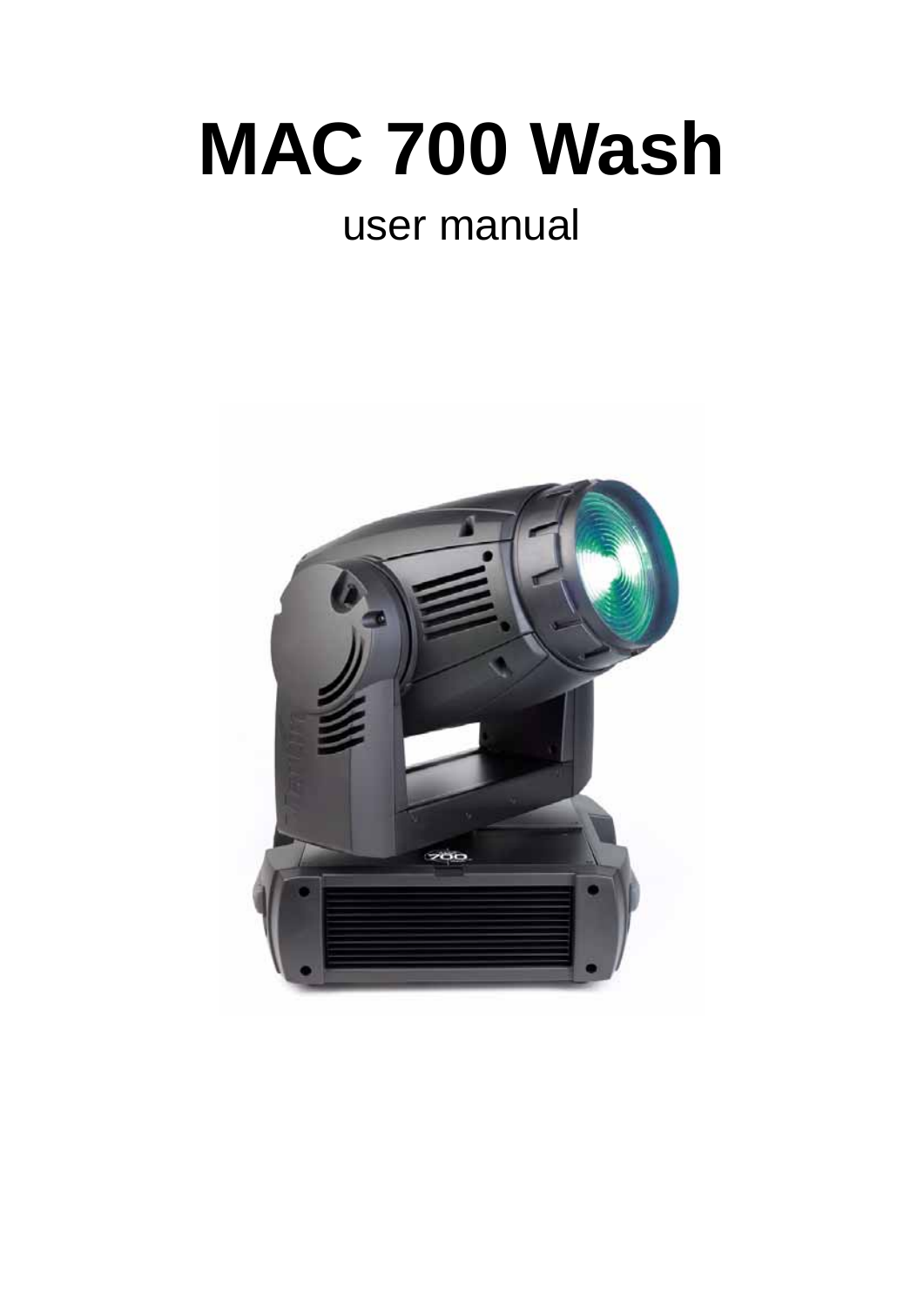# **Dimensions**

All measurements are expressed in millimeters







© 2006 Martin Professional A/S, Denmark. All rights reserved. No part of this manual may be reproduced, in any form or by any means, without permission in writing from Martin Professional A/S, Denmark. Printed in Denmark.

P/N 35000185, Rev. C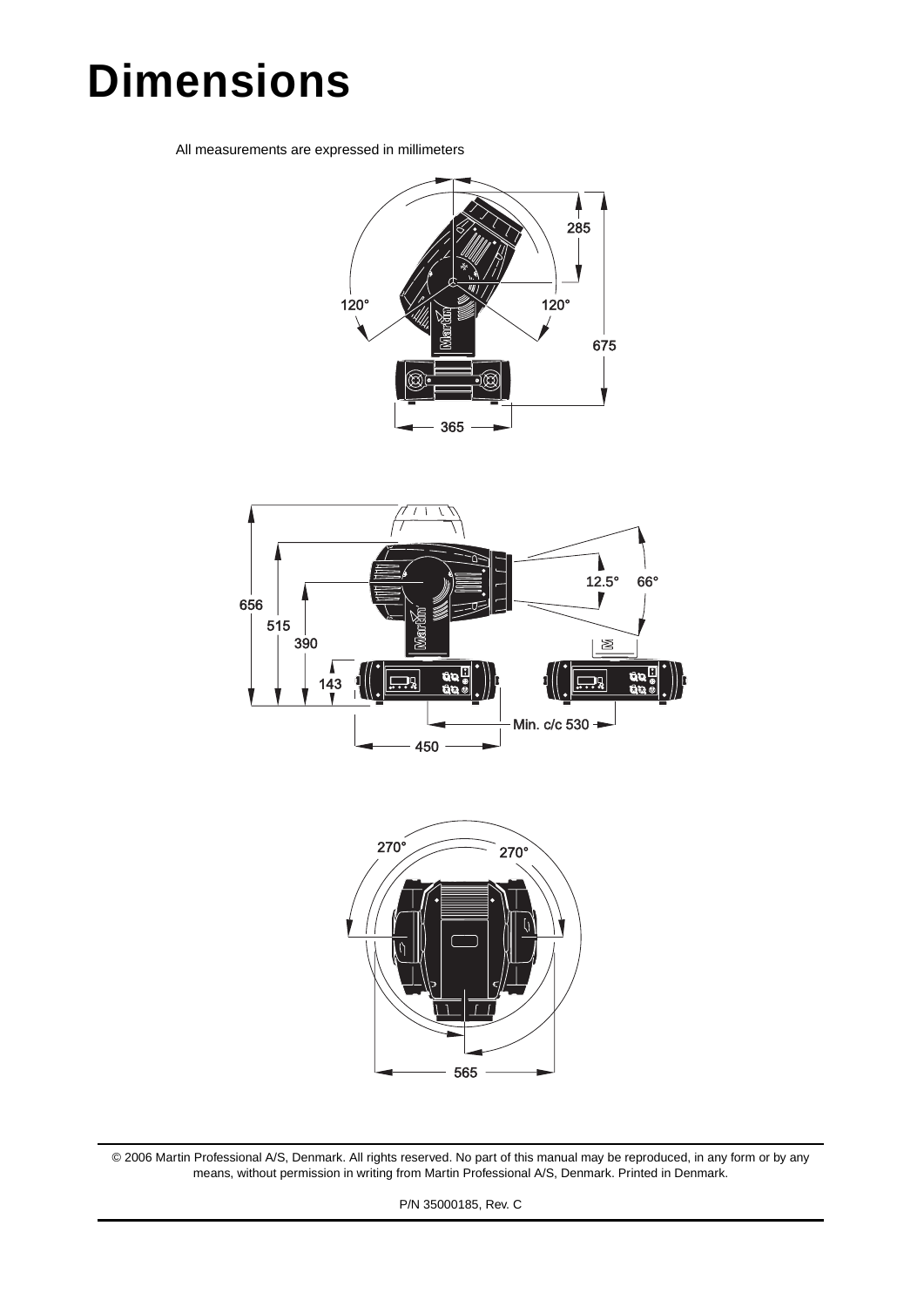# <span id="page-2-0"></span>**Safety information**

#### *Warning! This product is for professional use only. It is not for household use.*

This product presents risks of lethal or severe injury due to fire and heat, electric shock, ultraviolet radiation, lamp explosion, and falls. **Read this manual** before powering or installing the fixture, follow the safety precautions listed below and observe all warnings in this manual and printed on the fixture. If you have questions about how to operate the fixture safely, please contact your Martin dealer or call the Martin 24-hour service hotline at +45 70 200 201.

#### **PROTECTION FROM ELECTRIC SHOCK**

- Disconnect the fixture from AC power before removing or installing the lamp, fuses, or any part, and when not in use.
- Always ground (earth) the fixture electrically.
- Do not use the fixture with a damaged power cable or power plug.
- Use only power cable specified as extra hard usage
- Do not attempt to bypass fuses. Replace defective fuses with ones of the specified type and rating only.
- Use only a source of AC power that complies with local building and electrical codes and has both overload and ground-fault (earth-fault) protection.
- Do not expose the fixture to rain or moisture.
- Refer any service operation not described in this manual to a qualified technician.

#### **LAMP SAFETY**

- Do not operate the fixture with missing or damaged covers, shields, lenses or ultraviolet screens.
- A hot discharge lamp is under pressure and can explode without warning. Allow the fixture to cool for at least 45 minutes and protect yourself with safety glasses and gloves before replacing the lamp or servicing the fixture internals.
- Do not stare directly into the light output. Never look at an exposed lamp while it is lit.
- Replace the lamp if it becomes visually deformed, damaged or in any way defective
- Replace the lamp at the latest when it reaches the limit of its average life as specified in this manual or by the lamp manufacturer.
- Install only an approved lamp.
- If the quartz envelope of a discharge lamp is broken, the lamp releases a small quantity of mercury and other toxic gases. If a discharge lamp explodes in a confined area, evacuate the area and ventilate it thoroughly. Wear nitrite gloves when handling a broken discharge lamp. Treat broken or used discharge lamps as hazardous waste and send to a specialist for disposal.

#### **PROTECTION FROM BURNS AND FIRE**

#### *Danger! Intense heat. Avoid contact by persons and materials.*

*The exterior of the fixture can get very hot – up to 160° C (320° F). Allow the fixture to cool for at least 45 minutes before handling.* 

#### *Prolonged exposure to an unshielded lamp can cause eye and skin burns.*

- Do not attempt to bypass thermostatic switches or fuses. Replace defective fuses with ones of the specified type and rating only.
- Keep all combustible materials (for example fabric, wood, paper) at least 0.5 meters (20 inches) away from the fixture. Keep flammable materials well away from the fixture.
- Do not illuminate surfaces within 1.2 meters (42 inches) of the fixture.
- Provide a minimum clearance of 0.1 meters (4 inches) around fans and air vents.
- Do not place filters or other materials over the lens.
- The exterior of the fixture becomes hot. Allow the fixture to cool for at least 45 minutes before handling.
- Do not use the fixture if any cable, component or cover is damaged, cracked or deformed.
- Do not modify the fixture in any way not described in this manual.
- Install only genuine Martin parts.
- Do not operate the fixture if the ambient temperature (Ta) exceeds 40° C (104° F).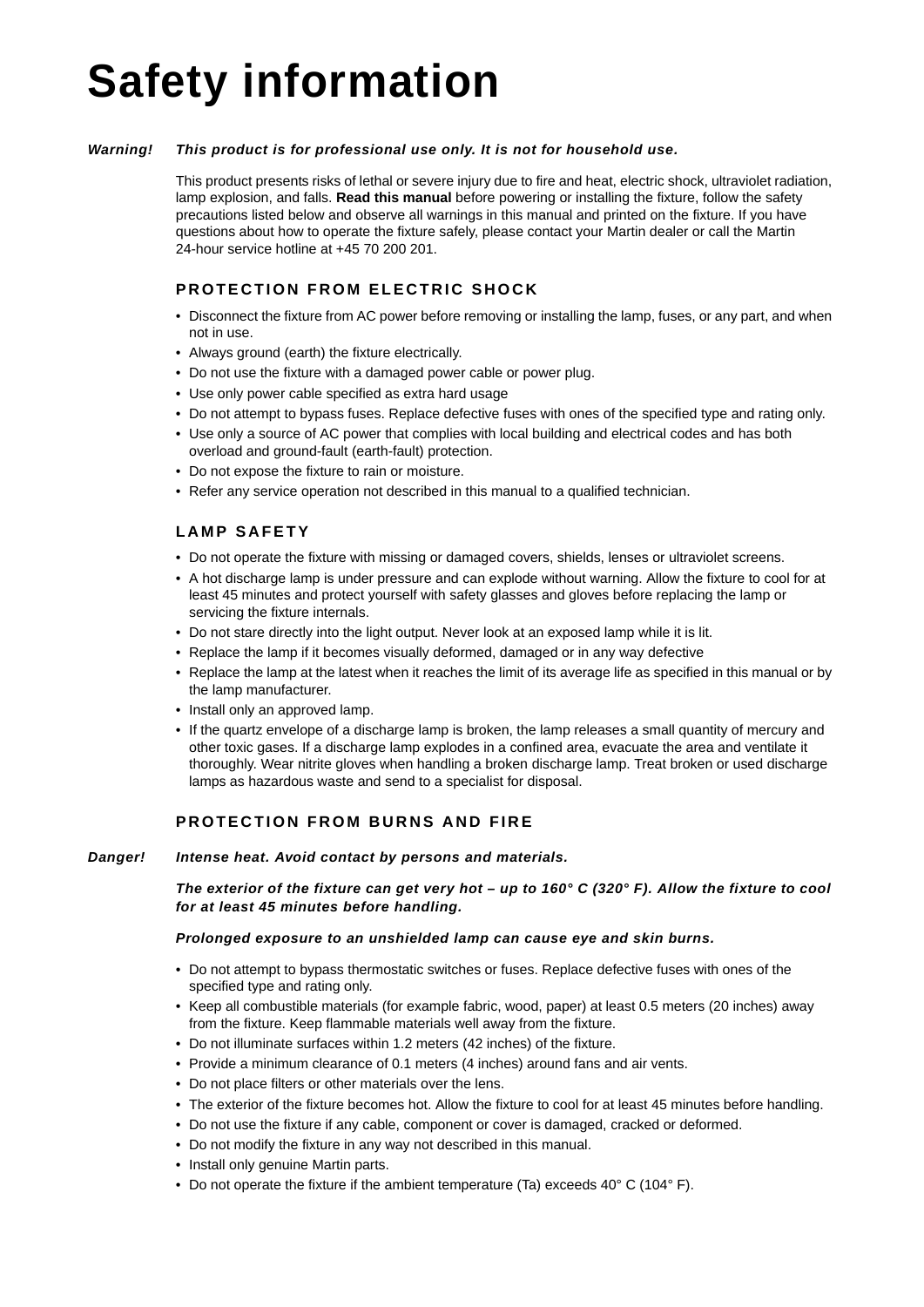#### **PROTECTION FROM INJURY DUE TO FALLS AND WHILE LIFTING**

- Do not lift or carry the fixture alone.
- When installing the fixture above ground level, verify that all supporting structures, fasteners and lifting equipment can hold at least 10 times the weight of all installed devices.
- Check that all external covers and rigging hardware are securely fastened and use an approved means of secondary attachment such as a safety cable.
- Block access below the work area and work from a stable platform whenever installing, servicing or moving the fixture.



#### **Disposing of this product**

Martin products are supplied in compliance with Directive 2002/96/EC of the European Parliament and of the Council of the European Union on WEEE (Waste Electrical and Electronic Equipment), as amended by Directive 2003/108/EC, where applicable.

Help preserve the environment! Ensure that this product is recycled at the end of its life. Your supplier can give details of local arrangements for the disposal of Martin products.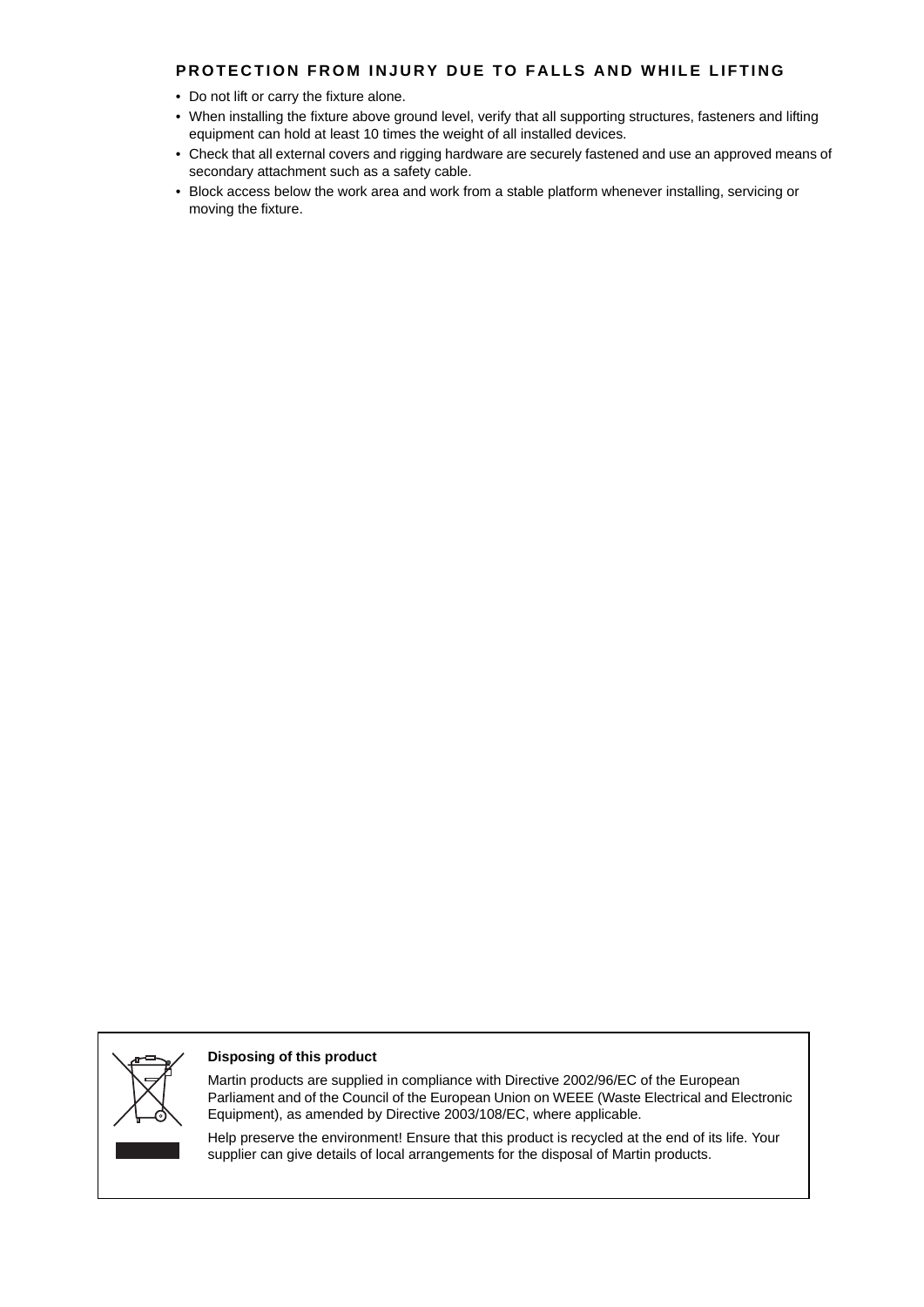# **Contents**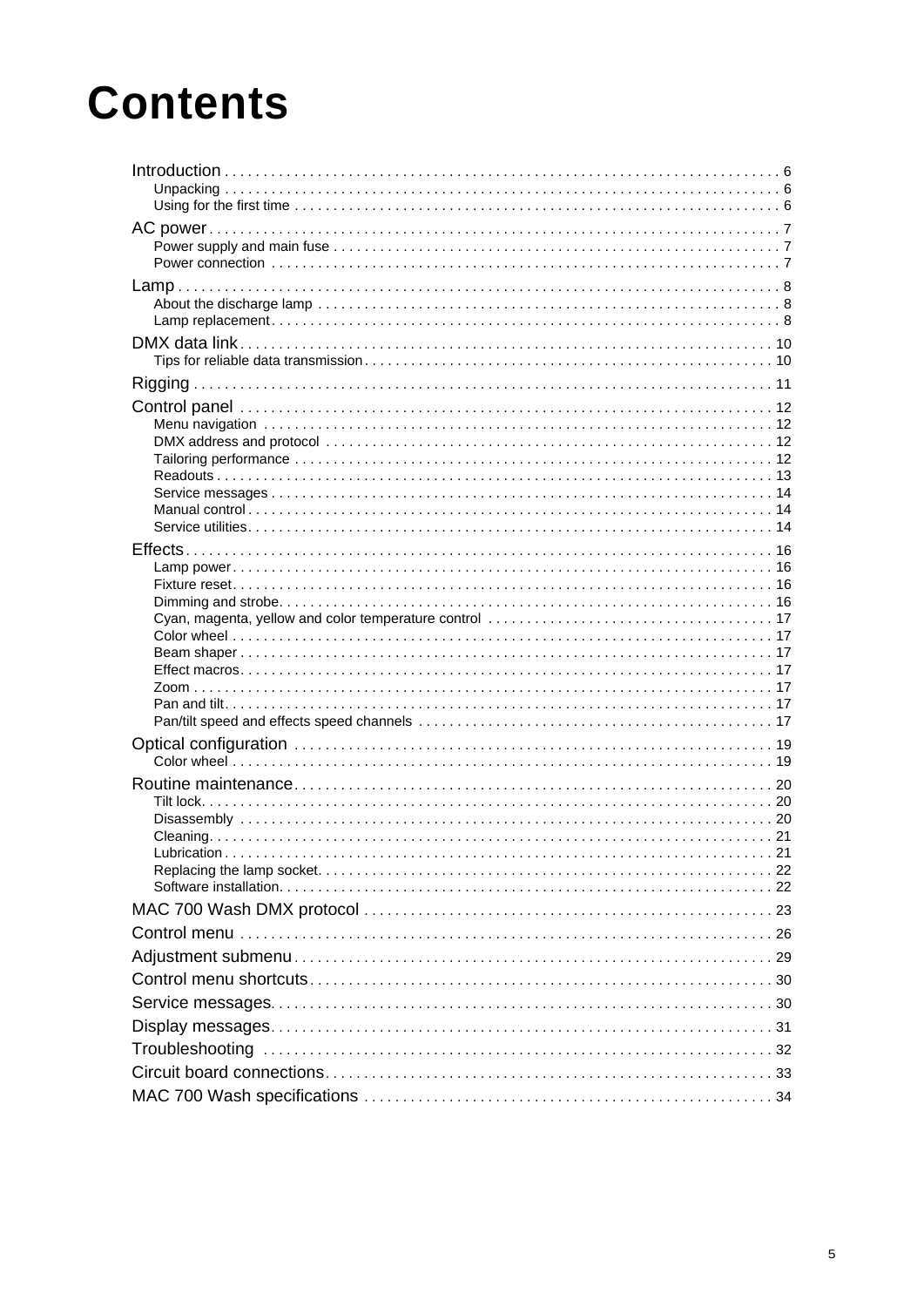# **Introduction**

Thank you for selecting the Martin MAC 700 Wash. This moving-head washlight features:

- 700 watt short-arc high-output discharge lamp with hot restrike
- full-range mechanical dimmer/shutter
- seamless CMY color mixing
- 5500 2800 K variable 0 100% color temperature correction
- color wheel with 8 replaceable filters (6 colors, 3200 4100 CTC and UV transmitter) plus open
- continuous and indexable rotating beam shaper
- 5:1 (12.5° 66°) zoom
- 540° of pan and 246° of tilt with position correction system
- electronic "flicker-free" ballast
- auto-sensing switch-mode power supply
- clip-in/clip-out modular construction for fast service and maintenance with minimum fixture downtime

For the latest firmware updates, documentation, and other information about this and all Martin Professional products, please visit the Martin website at http://www.martin.com

Comments or suggestions regarding this document may be e-mailed to service@martin.dk or posted to:

Service Department Martin Professional A/S Olof Palmes Allé 18 DK-8200 Aarhus N Denmark

#### *Warning! Read the safety precautions at the front of this manual before installing, operating or servicing the fixture.*

# **Unpacking**

The MAC 700 Wash is packaged in either a cardboard box or a two-unit flight case that is designed to protect the product during shipment. The following items are included:

- OSRAM HTI 700/D4/75 lamp (installed)
- 2 clamp attachment brackets
- this user manual
- one 6.3 AT fuse (installed) for use with 208 240 V power
- one 15 AT fuse for use with 100 -120 V power

# **Using for the first time**

Before applying power to the fixture:

- carefully review ["Safety information" on page 3](#page-2-0)
- check that the main fuse in the fuseholder between the main on/off switch and the power cable matches the local AC power voltage as described in ["Power supply and main fuse" on page 7](#page-6-1)
- install a plug on the power cable as described in ["Power connection" on page 7](#page-6-0)
- unlock the tilt lock as described on [page 20.](#page-19-0)

When powered up, check lamp alignment as described on [page 9](#page-8-0).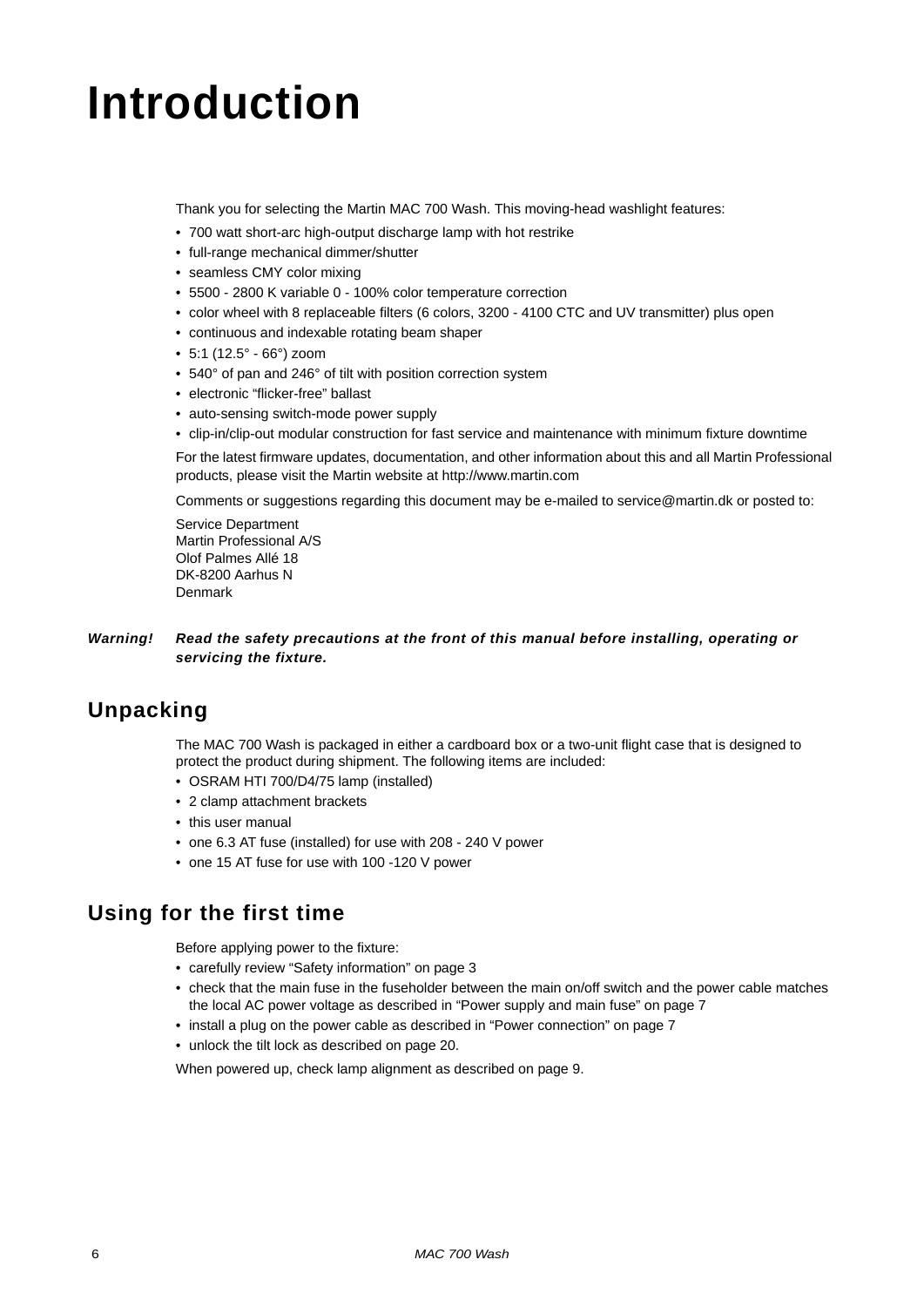# **AC power**

*WARNING! For protection from electric shock, the fixture must be grounded (earthed). The AC mains supply must be fitted with a fuse or circuit breaker and ground-fault (earth-fault) protection. Check that the correct fuse is installed before applying power.*

### <span id="page-6-1"></span>**Power supply and main fuse**

The MAC 700 Wash features an auto-ranging switch-mode power supply that automatically adapts to 100-120 V and 208-240 V nominal AC power at 50 or 60 Hz. However, a suitable main fuse must be installed to match the local voltage. The MAC 700 Wash is supplied with two main fuses:

- a 6.3 AT fuse (installed) for use with AC supplies of 208 240 V.
- a 15 AT fuse (packed with user manual) for use with AC supplies of 100 120 V.

To install the correct fuse:

- 1. Disconnect the fixture from AC power.
- 2. Remove the main fuseholder, which is located beneath the power switch.
- 3. For operation on 208 240 V power, install the 6.3 A fuse. For operation on 100 120 V power, install the 15 A fuse.

### <span id="page-6-0"></span>**Power connection**

#### *Important! Connect the MAC 700 Wash directly to AC power. Do not connect it to a dimmer system; doing so may damage the fixture.*

You may need to fit the power cable with a power plug that is suitable for your AC power outlets. If so, install a grounding-type (earthed) plug following the plug manufacturer's instructions. [Table 1](#page-6-2) shows some possible pin identification schemes; if the pins are not clearly identified, or if you have any doubts about proper installation, consult a qualified electrician.

To apply power, first verify that the head tilt locks are released and then set the power switch on the base to the "I" position.

<span id="page-6-2"></span>

| <b>Wire Color</b> | Pin            | Symbol | Screw (US)      |
|-------------------|----------------|--------|-----------------|
| brown             | live           |        | yellow or brass |
| blue              | neutral        | N      | silver          |
| yellow/green      | ground (earth) | ₩      | green           |

**Table 1: Cord cap connections**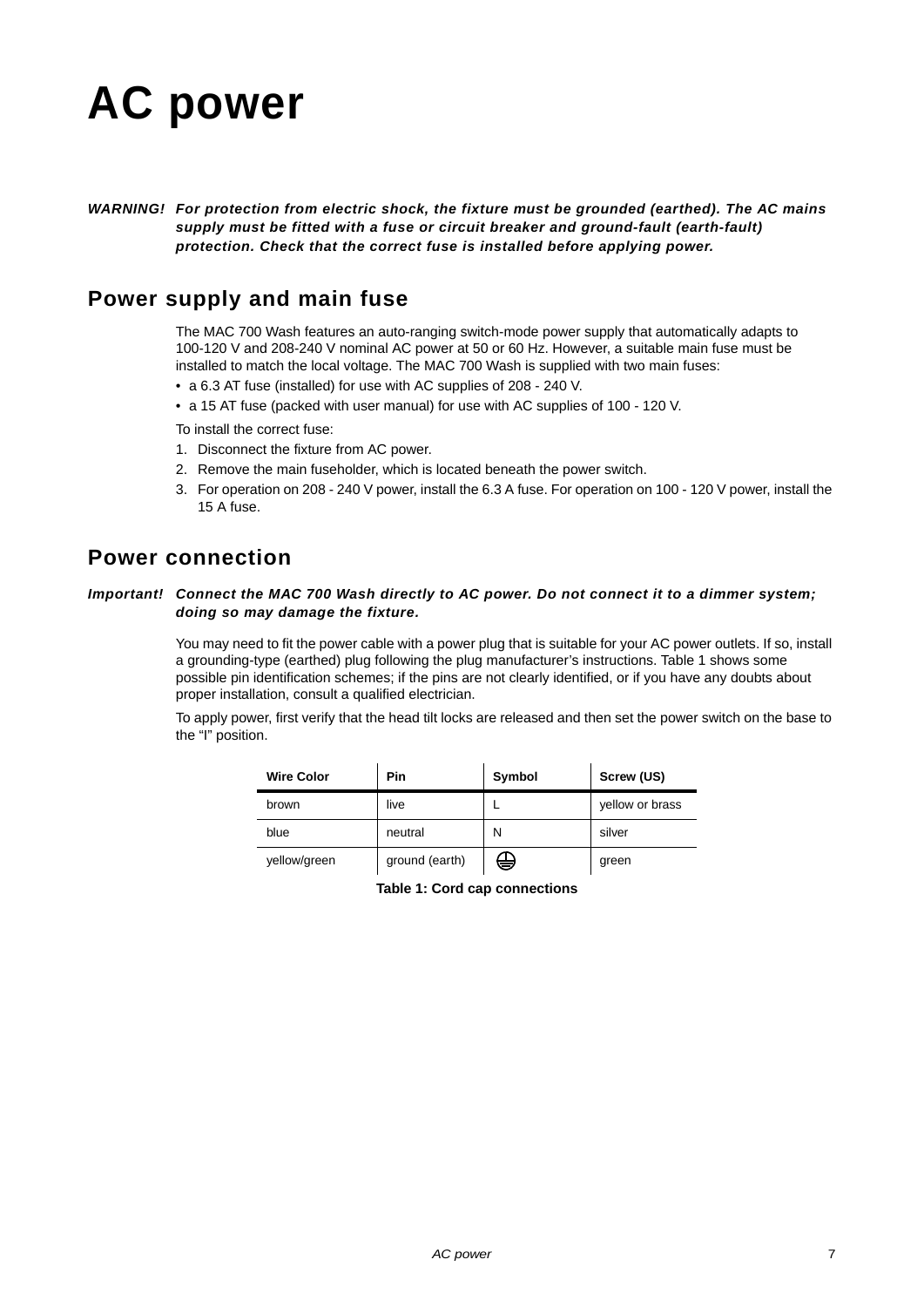

### **About the discharge lamp**

The MAC 700 Wash is designed for use with an OSRAM SharXS HTI 700 W/D4/75 lamp. This highly efficient double-ended short-arc source provides a color temperature of 7500 K, a color rendering index greater than 85, an average service life of 750 hours and hot restrike.

Note that lamp power is automatically reduced to 400 W after 10 seconds when the fixture is blacked out with the dimmer. The lamp returns to 700W as soon as the dimmer is opened.

#### *Warning! Installing any other lamp may create a safety hazard or damage the fixture!*

To reduce the risk of explosion, replace the lamp when it reaches the limit of its average service life, i.e. when usage reaches 750 hours. *Never* exceed the lamp's average service life by more than 10%. To read lamp hours from the control panel, please refer to ["Readouts" on page 13.](#page-12-0) Replace the lamp immediately if it is deformed or in any way defective.

For maximum service life, avoid dousing the lamp before it has warmed up for at least 5 minutes.

### **Lamp replacement**

#### *Important! Do not touch the quartz bulb with bare fingers. Wear safety glasses and gloves when handling lamps.*

Replacement lamps are available from your Martin dealer (P/N 97010212).

The clear quartz bulb must be clean and free of any oils from your fingers. Clean the lamp with an alcohol wipe and polish it with a dry cloth, particularly if you accidentally touch the bulb.

#### **To replace the lamp**

- 1. Disconnect the fixture from power and allow it to cool for at least 45 minutes or until the lamp access plate is cool enough to touch. Lock the head right-side up.
- 2. Release the 4 quarter-turn fasteners marked with arrows on the lamp access plate, as shown in [Figure](#page-7-0)  [1.](#page-7-0) Pull the lamp assembly straight back as far as it goes and let it rest in place.
- 3. Push down the retention spring on the right end of the socket and push out the pin. You can use a screwdriver to gently pry the lamp out of the socket as shown in [Figure 2.](#page-7-1) Remove the lamp.



<span id="page-7-0"></span>

<span id="page-7-1"></span>**Figure 1: Lamp access Figure 2: Lamp removal**

4. Inspect the lamp socket for signs of discoloration or pitting, and replace if necessary (see ["Replacing the](#page-21-0)  [lamp socket" on page 22\)](#page-21-0).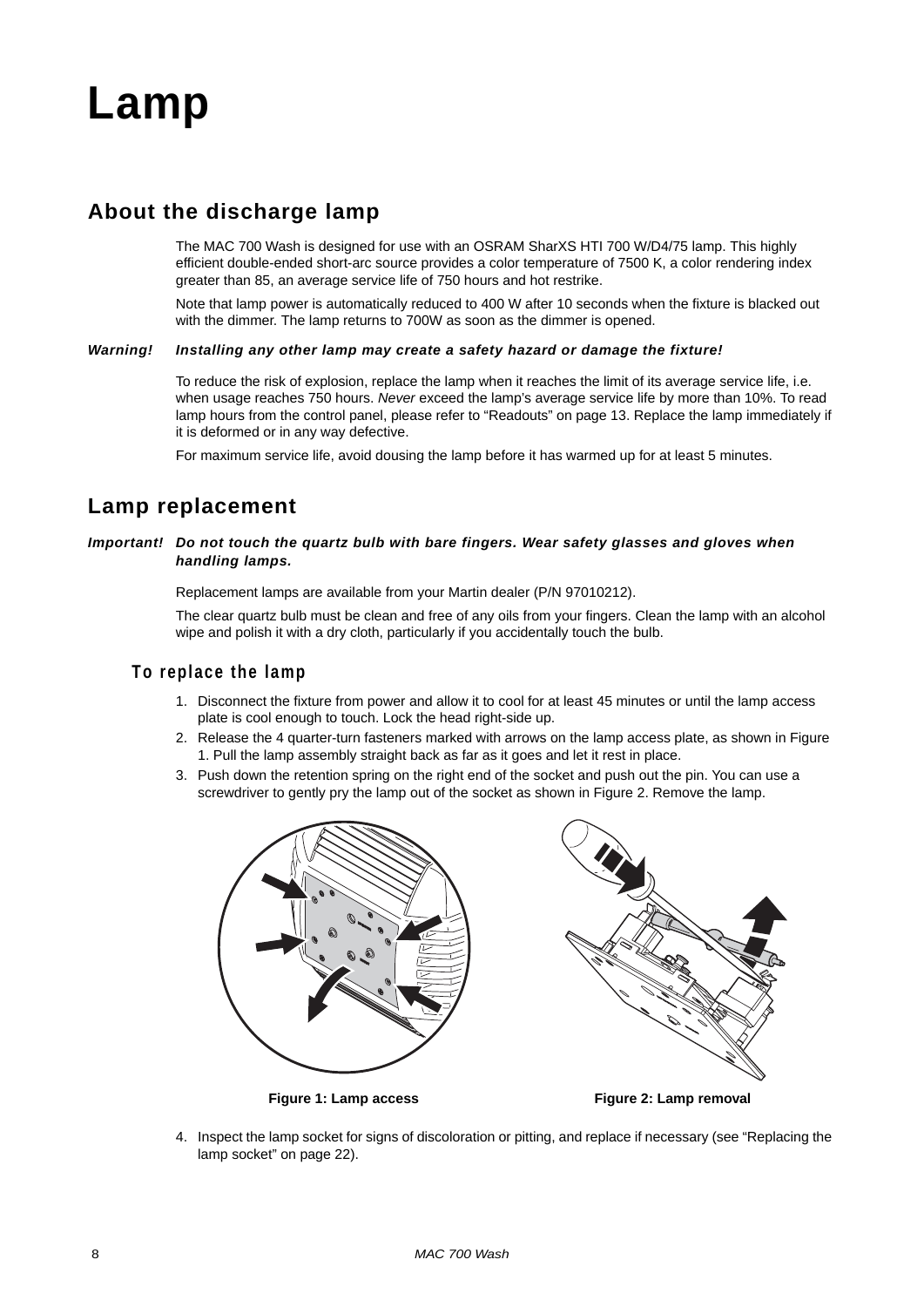5. With the nipple on the replacement lamp facing towards the back as shown in [Figure 3,](#page-8-1) insert the left pin into the socket. Push down on the right-hand spring and snap the pin into place.





**Nipple facing towards back**

#### <span id="page-8-1"></span>**Figure 3: Lamp insertion**

- 6. See [Figure 4.](#page-8-2) Make sure that the terminals on the lamp sit below the V-section in the lampholder clips and not in the V-section itself.
- 7. Lift the lamp assembly so that lamp is level with the center of the reflector. Push the assembly straight in until it seats, making sure the lamp passes through the reflector opening.
- 8. Push and turn the 4 fasteners a quarter turn or so clockwise to close the lamp access panel.
- 9. After installing a new lamp, reset the lamp hour and lamp strike counters. See ["Time" on page 13](#page-12-1).



<span id="page-8-2"></span>**Figure 4: Lamp terminals**

#### **To align the lamp**

#### <span id="page-8-0"></span>*Important! Align the lamp carefully. An excessive hot-spot will damage optical components.*

- 1. Apply power and allow the MAC 700 Wash to reset. Using either a controller or the control menu, strike the lamp and project an open white beam on a flat surface.
- 2. See [Figure 5.](#page-8-3) Center the hot spot vertically using the top Allen-head adjustment screw (A) in the center of the rear plate. Center the hot spot horizontally using the side-to-side adjustment screws (C).
- 3. If there is an excessive hot spot, turn the bottom adjustment screw (B) counterclockwise until the light is evenly distributed. If the light is brighter around the edge than it is in the center, or if light output is low, turn the bottom adjustment screw (B) clockwise until the light is bright and evenly distributed.



<span id="page-8-3"></span>**Figure 5: Lamp adjustment screws**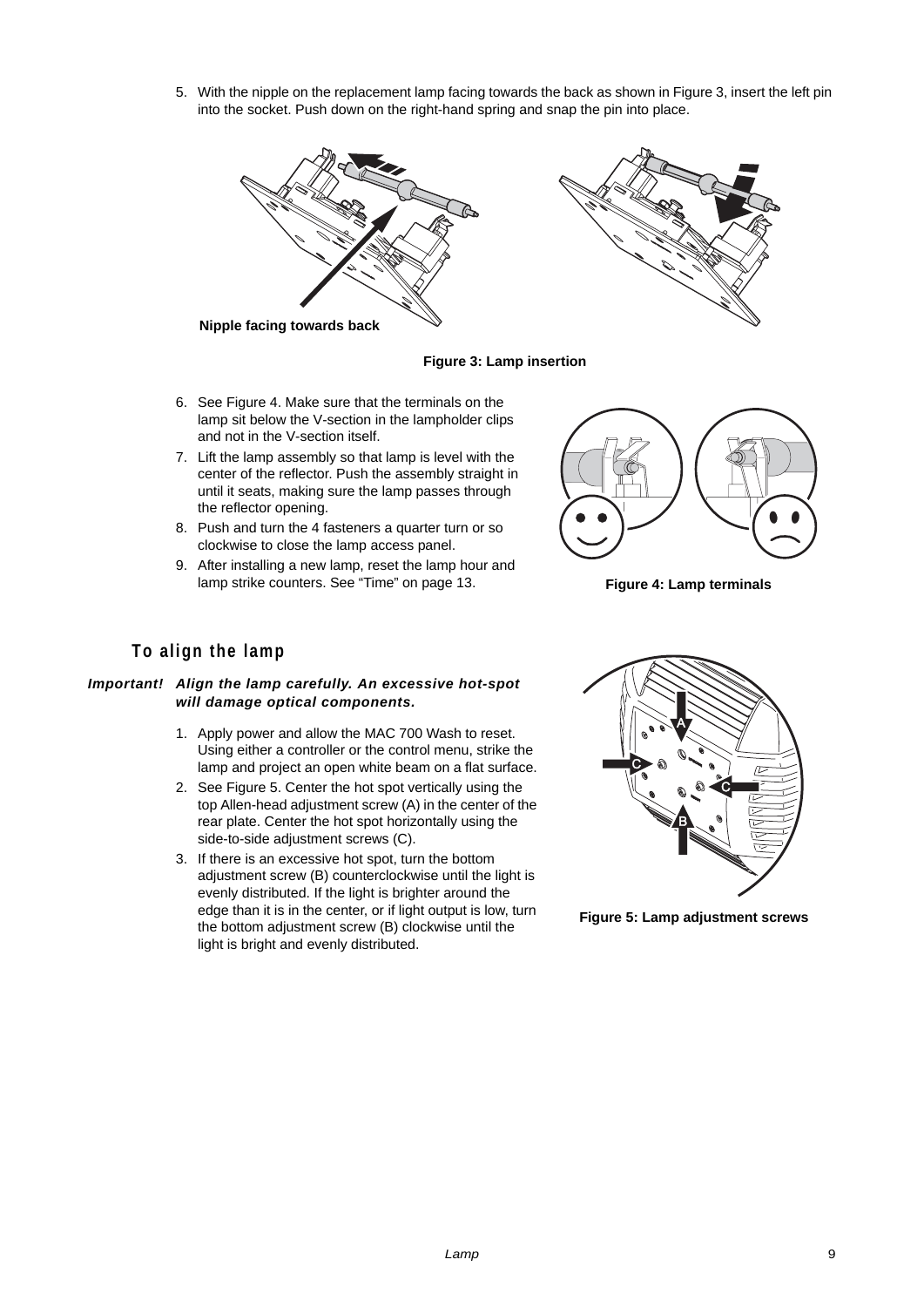# **DMX data link**

#### *Important! Never connect more than 1 data input and 1 data output.*

The MAC 700 Wash has both 3-pin and 5-pin XLR sockets for DMX input and output. The pin-out on all sockets is pin 1 to shield, pin 2 to cold (-), and pin 3 to hot (+). There is no connection to pins 4 and 5.

The sockets are wired in parallel: both inputs connect to both outputs. *To avoid damage to the fixture, never use more than one input and one output socket!* 

# **Tips for reliable data transmission**

- Use shielded twisted-pair cable designed for RS-485 devices: standard microphone cable cannot transmit control data reliably over long runs. 24 AWG cable is suitable for runs up to 300 meters (1000 ft). Heavier gauge cable and/or an amplifier is recommended for longer runs.
- Never use both outputs to split the link. To split the serial link into branches use a splitter such as the Martin 4-Channel Opto-Isolated RS-485 Splitter/Amplifier.
- Do not overload the link. Up to 32 devices may be connected on a serial link.
- Terminate the link by installing a termination plug in the output socket of the last fixture. The termination plug, which is a male XLR plug with a 120 Ohm, 0.25 Watt resistor soldered between pins 2 and 3, "soaks up" the control signal so it does not reflect and cause interference. If a splitter is used, terminate each branch of the link.
- Some older fixtures have reversed polarity data sockets (pin 2 hot and pin 3 cold). Polarity is normally labelled on devices and described in user manuals. *Use a phase-reversing cable between the MAC 700 Wash and any device with reversed polarity.*



#### **To connect the data link**

- 1. Connect the DMX data output from the controller to the MAC 700 Wash's 3-pin or 5-pin input (male) socket.
- 2. Using the sockets that match your data cable, connect the output of the fixture closest to the controller to the input of the next fixture.
- 3. Insert a male 120 Ohm XLR termination plug in the 3-pin or 5-pin output of the last fixture on the link.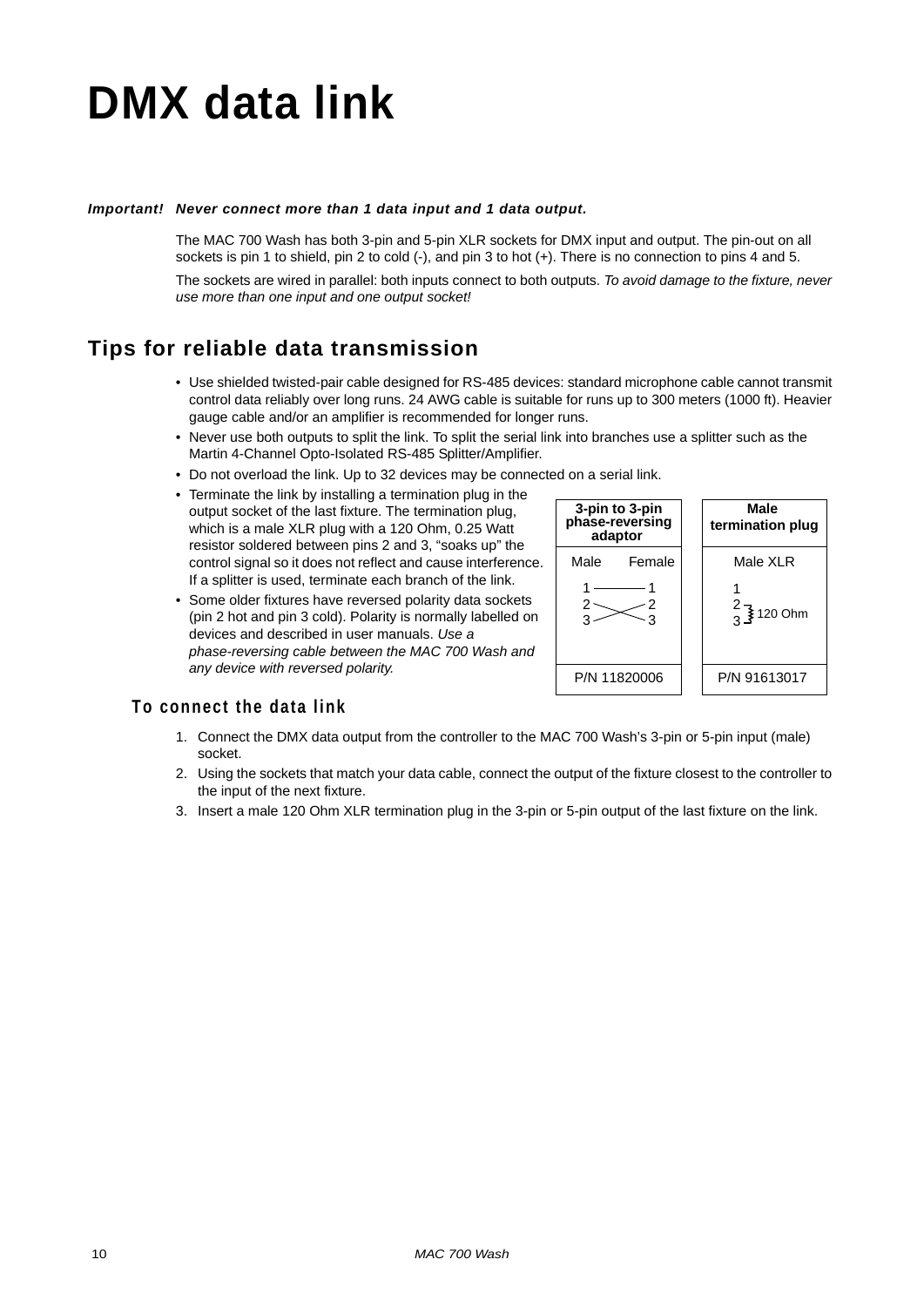# **Rigging**

The MAC 700 Wash can be placed on stage or clamped to a truss in any orientation. The mounting points allow the clamp brackets to be fastened parallel or perpendicular to the front as shown [Figure 6](#page-10-0).



<span id="page-10-0"></span>**Figure 6: Clamp bracket positions and safety wire attachment point**

- *Warning! Always use 2 clamps to rig the fixture. Lock each clamp with both 1/4-turn fasteners. The fasteners are locked only when turned fully clockwise.*
- *Warning! Attach an approved safety cable to the attachment point labelled "SAFETY WIRE" in the base. Never use the carrying handles for secondary attachment.*

#### **To clamp the fixture on a truss**

- 1. Check that the rigging clamps are undamaged and can bear at least 10 times the weight of the fixture. Check that the structure can bear at least 10 times the weight of all installed fixtures, clamps, cables, auxiliary equipment, etc.
- 2. Bolt each clamp securely to a clamp bracket with an M12 bolt (minimum grade 8.8) and lock nut.
- 3. Align a clamp with 2 mounting points in the base. Insert the fasteners into the base and turn both levers a full 1/4-turn clockwise to lock. Install the second clamp.
- 4. Block access under the work area. Working from a stable platform, hang the fixture on the truss with the arrow towards the area to be illuminated. Tighten the rigging clamps.
- 5. Install a safety wire that can bear at least 10 times the weight of the fixture. The attachment point is designed to fit a carabiner clamp.
- 6. Check that the tilt lock is released.
- 7. Check that there are no combustible materials within 0.5 meters (20 inches) of the fixture, no surfaces to be illuminated within 1.2 meters (42 inches) of the fixture, and that there are no flammable materials nearby. Check that there is 0.1 meters (4 inches) clearance around air vents.
- 8. Check that there is no possibility of heads or yokes colliding with other fixtures.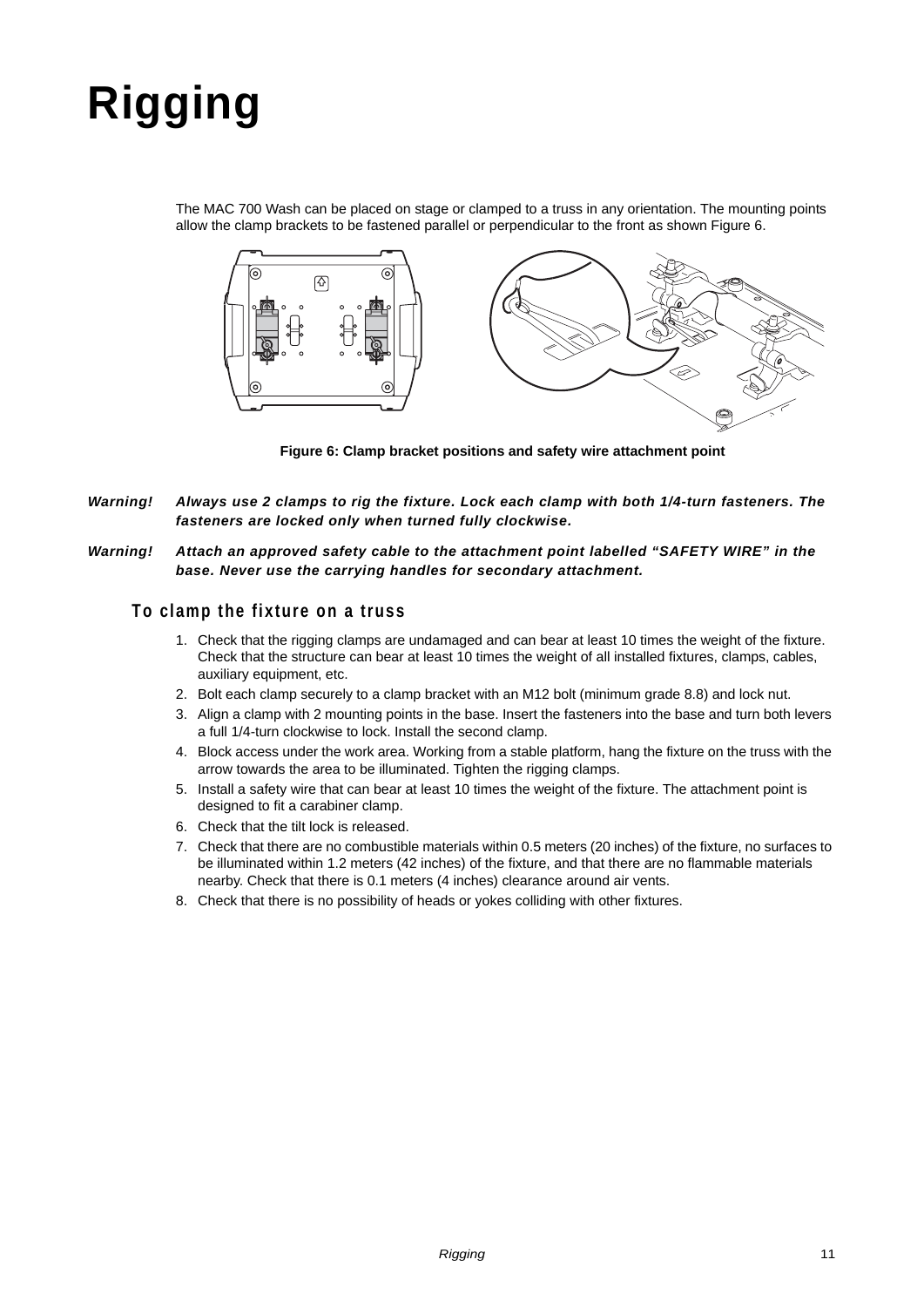# **Control panel**

You can set the MAC 700 Wash's DMX address, configure individual fixture settings (personality), read out data, and execute service utilities from the fixture's control panel. Settings can also be changed remotely via the DMX link with the Martin MP-2 uploader*.*

See also the control menu overview starting on [page](#page-25-0) 26 for a complete list of the menus and commands available in the control panel.

### **Menu navigation**

The DMX address and any status messages (see [page 31\)](#page-30-0) are displayed on the control panel when the MAC 700 Wash is powered on. To enter the menu, press [Menu]. Press [Up] and [Down] to move within the menu. To select a function or submenu, press [Enter]. To escape a function or menu, press [Menu].

Note: [Enter] must be pressed and held for a few seconds to enter the Utilities menu.

### **DMX address and protocol**

The DMX address, also known as the start channel, is the first channel used to receive instructions from the controller. For independent control, each fixture must be assigned its own control channels. Two MAC 700 Wash fixtures may share the same address, however, if identical behavior is desired. Address sharing can be useful for diagnostic purposes and symmetric control, particularly when combined with the inverse pan and tilt options.

Depending on the selected DMX mode, the MAC 700 Wash requires 16 or 23 DMX channels. The basic mode uses 16 channels and provides coarse control of all effects plus fine control of pan, and tilt. The extended mode uses 23 channels and provides the basic mode features plus fine control of the dimmer, CMY color mixing and variable CTC, color wheel and zoom.

The MAC 700 Wash's DMX address cannot be set higher than 497 in basic mode or 490 in extended mode. This makes it impossible to set the DMX address so high that you are left without enough control channels for the fixture.

#### **To set DMX address and protocol**

- 1. Press [Menu] to enter the main menu.
- 2. Press [Up] until  $HJIIR$  is displayed. Press [Enter]. To snap to channel 1, press [Enter] and [Up]. Scroll to the desired channel and press [Enter].
- 3. Select  $P$  5 E T from the main menu and press [Enter]. Select  $16B$  T for basic mode, or  $16E$  X for extended mode. Press [Enter].

# **Tailoring performance**

#### **MOVEMENT**

The MAC 700 Wash provides several options for optimizing movement for different applications.

- The protocol setting ( $P5E T$ ) setting selects the basic ( $16B T$ ) or extended ( $16E\%$ ) control mode. Extended mode provides finer position control of the dimmer, CMYC color mixing, color wheel and zoom lens than the basic mode.
- The pan and tilt invert ( $PHTI$ ) menu swaps and/or inverts pan and tilt.
- The pan/tilt speed ( $P$ TSP) menu provides 3 settings:  $F$ RST, NDRM, and SLDW. NDRM is best for most applications.  $F$ RST provides better performance in applications where speed is most important.  $SL$ DW provides the smoothest movement and is best in long-throw applications with slow movements through narrow angles.
- The studio mode ( $57UJ$ ) setting optimizes all effects besides pan and tilt for quietness or speed.
- The shortcuts ( $PERS \rightarrow SCHJ$ ) setting determines whether the color wheel takes the shortest path between two positions, crossing the open position if necessary, or always avoid the open position.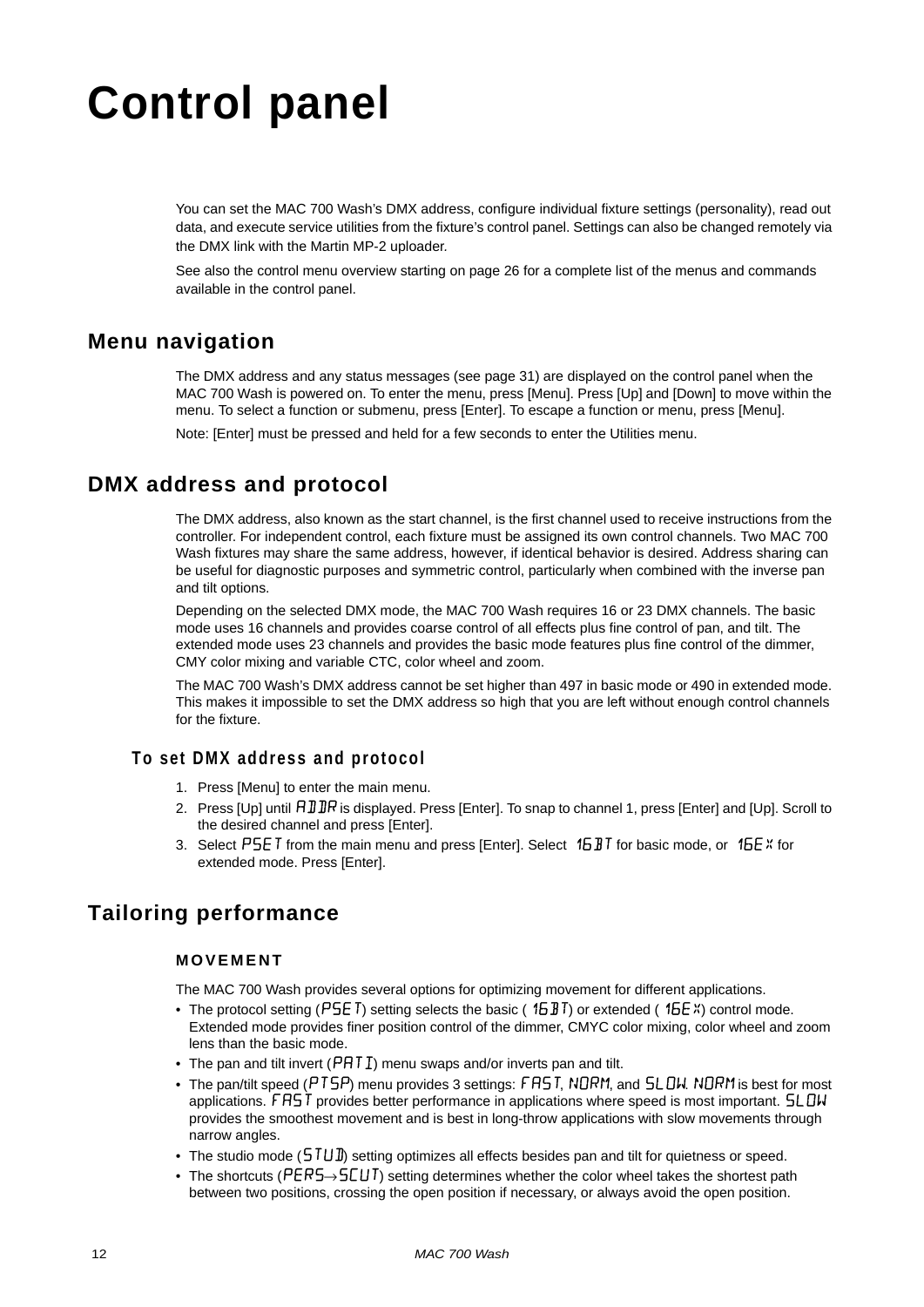#### **DIMMER**

The dimmer curve setting (PERS—) IICU) provides two options for dimmer behavior. Select IIM 1 for a near-linear dimming curve or  $JIMZ$  to simulate tungsten lamp dimming characteristics.

#### **DISPLAY**

The display intensity ( $PERS \rightarrow \Pi N T$ ) setting controls display brightness. Select  $HUTD$  for automatic display or manually set the intensity to a level from  $10$  to  $100$ .

The display on/off setting ( $PER5 \rightarrow JISP$ ) determines whether the display remains on ( $DN$ ), remains on for 2 minutes after the last key press ( $\overline{C}$  MN), or for 10 minutes after the last key press (10MN).

To flip the display, press [Up] and [Down] simultaneously.

#### **LAMP**

There are two settings that modify lamp control: Automatic Lamp On ( $PERS \rightarrow HLBN$ ) and DMX Lamp Off  $(PERS \rightarrow ILOF)$ .

When  $H L DN$  is  $DFF$ , the lamp remains off until a "lamp on" command is received. When  $H L DN$  is  $DN$ , the lamp strikes automatically after the fixture is powered on. When  $HLDN$  is set to  $JM$ %, the lamp strikes automatically when the fixture receives DMX data, and it douses 15 minutes after DMX data is lost.

When  $HLJN$  is set to either  $JN$  or  $JMX$ , the automatic lamp strike timing is staggered to prevent all lamps from striking at once. The delay is determined by the fixture address.

The DMX Lamp Off ( $JLP$ ) setting allows you to enable ( $DN$ ) or disable ( $DFF$ ) the DMX command that switches off the lamp. The special combination of DMX values listed on [page 23](#page-22-0) allows you to execute the lamp-off command even when disabled.

#### **DMX RESET**

The DMX reset ( $PER5 \rightarrow IIRE5$ ) setting controls the behavior of the reset command. When set to UN, the command is fully enabled. When set to  $\iota$  of F, the command is disabled to prevent accidental resets. When set to  $55\text{E}$ , the command must be sent for five seconds. The special combination of DMX values listed on [page 23](#page-22-0) allows you to execute a reset even when the command is disabled.

#### **CMY BLACKOUT**

The CMY blackout ( $PERS \rightarrow \Gamma MY$  B) setting enhances blackout effectiveness. When set to  $DN$ , the CMY flags deploy 3 seconds after dimmer blackout. These absorb any light that may escape past the dimmer.

The CMY flags take a fraction of a second longer to open than the dimmer blades, however, so setting CMY blackout to  $\mathsf{DFF}$  (the default setting) allows the fixture to snap open more rapidly after a blackout.

#### **CUSTOM SETTINGS**

The custom configuration function  $\text{IF}$   $\text{S}E \rightarrow$   $\text{E}$  US 1 -  $\text{E}$  US 3 allows you to save and recall three sets of fixture settings. The savable settings are DMX mode, pan/tilt speed, pan/tilt inverse and swap, DMX lamp off and reset, display settings, shortcuts, studio mode, automatic lamp on, effects feedback, tracking algorithm, and tracking samples.

### <span id="page-12-1"></span><span id="page-12-0"></span>**Readouts**

#### **TIME**

INF  $0\rightarrow$  TIME provides readouts of fixture hours (HRS), lamp hours (L HR), and lamp strikes (L 5T). Under each item is a resettable ( $F$ 5E T) increment counter and a non-resettable (TDTL) counter for total accumulated hours/strikes since fabrication. To reset an increment counter, display it and then press [Up] until it reads  $\mathcal{Q}$ . (This may also be done remotely using the MP-2 Uploader.)

#### **TEMPERATURE**

 $INF \mathbb{D} \rightarrow TEMP$  provides temperature readouts for the head, lamp, PCB and power supply in Celsius and Fahrenheit.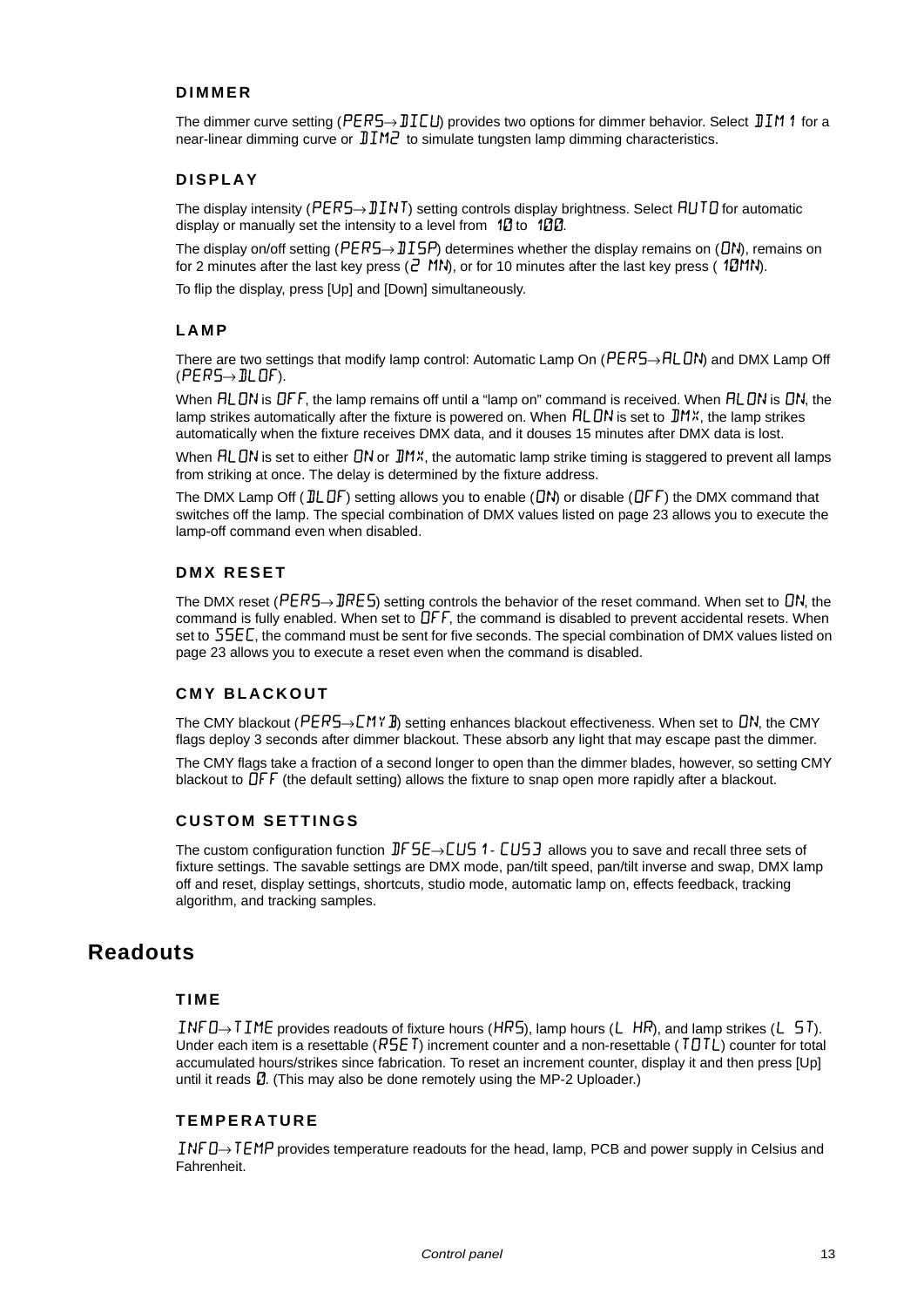#### **FIRMWARE VERSION**

INF  $\Box \rightarrow V$  ER displays the version number of the installed firmware. The firmware version is also displayed briefly at startup.

#### **DMX**

The DMX log ( $\mathbb{J}$ MXL) menu provides useful information for troubleshooting control problems.

RRTE displays the DMX refresh rate in packets per second. Values lower than 10 or higher than 44 may result in erratic performance, especially when using tracking control.

**GURL** displays the quality of the received DMX data as a percentage of packets received. Values much below 100 indicate interference, poor connections, or other problems with the serial data link that are the most common cause of control problems.

5TCD displays the DMX start code. Packets with a start code other than 0 may cause irregular performance.

The remaining options under  $\mathbb{J}M X$ . display the DMX values received on each channel. If the fixture does not behave as expected, reading the DMX values can help you troubleshoot the problem.

### **Service messages**

The Service LED on the control panel lights under conditions that require fixture service, and there is a message describing the service required. To display the message, select  $5M55$  in the main menu. This item is available only when the LED is lit. There are two service messages.

 $REPLRCE LRMP$  is displayed when the lamp counter exceeds 750 hours, which is the rated average life for the lamp.

 $\mathsf{FL}$   $\mathsf{X}$   $\mathsf{L}$   $\mathsf{H}$   $\mathsf{H}$   $\mathsf{H}$   $\mathsf{H}$   $\mathsf{H}$   $\mathsf{H}$  is displayed when the head temperature exceeds 85° C (185° F). Overheating is probably due to dirty air filters, fans, or air vents; incorrect power supply settings, or a defective fan.

### **Manual control**

The manual control menu (MRN) provides commands for resetting the fixture ( $\overline{R}$ 5T), striking the lamp (LDN), and dousing the lamp (LDFF). It also permits you to position and move individual effects.

### **Service utilities**

<span id="page-13-0"></span>*Important! [Enter] must be held for several seconds to access the utilities menu.* 

#### **TEST SEQUENCES**

TSED provides a general test of all effects that can be run without a controller. UTIL $\rightarrow$ PE BT provides routines for circuit board testing that are for service use only.

#### **FEEDBACK TOGGLES**

An on-the-fly position correction system monitors the color wheel. If a position error is detected, the shutter closes while the color wheel resets. This feature can be disabled by turning effects feedback ( $\bigcup TIL \rightarrow \bigcup F$  and  $TIL$ ) off. The off setting is not saved and the system will be re-enabled the next time the fixture starts.

The automatic pan/tilt position correction system may be temporarily turned off under  $UTL \rightarrow FE$  BR. The off setting is not saved and the system will be re-enabled the next time the fixture starts. If the system cannot correct the pan/tilt position within 10 seconds, feedback is automatically disabled.

#### **ADJUSTMENT**

The adjustment menu (UTIL $\rightarrow$ HII provides manual control for making mechanical adjustments. See [page 29.](#page-28-0)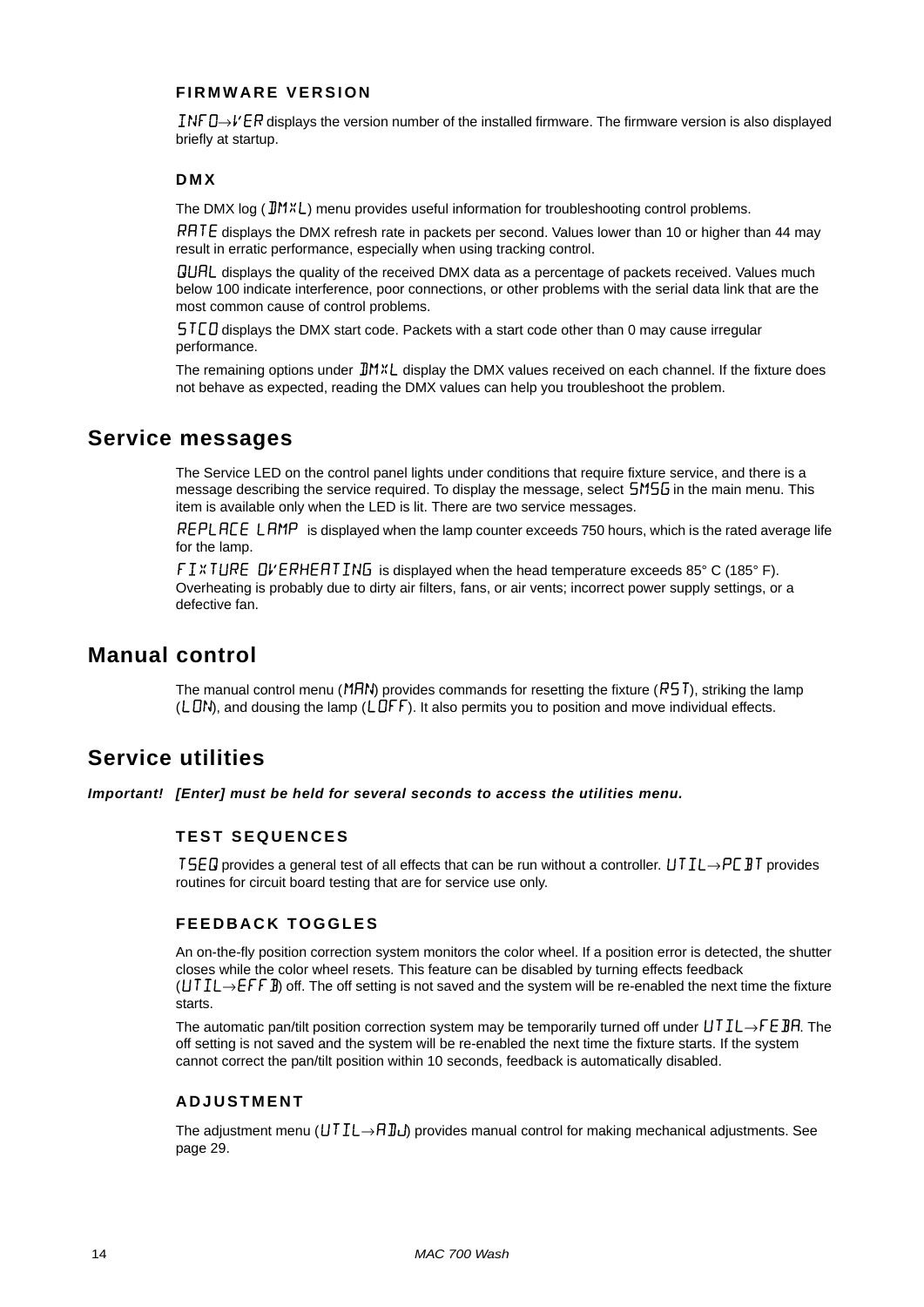#### **CALIBRATION**

The calibration menu ( $UTL \rightarrow ERL$ ) provides utilities to define offsets in software that are relative to the mechanical reset or home positions. This allows you to fine tune optical alignment and achieve uniform performance between fixtures. Dimmer and zoom are calibrated to defined points. The other effects are calibrated relative to an arbitrary reference fixture.

All offsets can be set to  $12B$  (the middle of their adjustment range) with the default offset command: select  $UTL \rightarrow CHL \rightarrow IFCIF \rightarrow SLIRE$  then press [Enter].

#### **To calibrate effects**

- 1. Apply power but do not strike the lamp until zoom has been calibrated.
- 2. To calibrate zoom, first remove the bottom head cover. Select  $UTL \rightarrow CHL \rightarrow ZDDF$  and press [Enter]. Adjust the offset until the face of the zoom lens plate is flush with the back edge of the focus plate. Press [Enter] to save the setting. Replace the bottom head cover.
- 3. Pan calibration is most useful when multiple fixtures are stacked vertically. To calibrate, set zoom and tilt position for easy one-over-the-other comparison and set each fixture to the same pan DMX value. Select one fixture to be the reference fixture. On the other fixtures, select  $UTL \rightarrow CHL \rightarrow P$  OF and press [Enter]. Adjust the offset as necessary to align the beam with the reference beam. Press [Enter] to save the setting.
- 4. Tilt calibration is most useful when multiple fixtures are arranged horizontally. To calibrate, set zoom and pan position for easy side-by-side comparison and set each fixture to the same tilt DMX value. Select one fixture to be the reference fixture. On the other fixtures, select  $UTL \rightarrow LH \rightarrow T$  OF and press [Enter]. Adjust the offset as necessary to align the beam with the reference beam. Press [Enter] to save the setting.
- 5. To calibrate the dimmer, select  $UTL \rightarrow LHL \rightarrow DDF$  and press [Enter]. Hold a piece of paper over the lens. Set the offset to zero and then increase it until a clearly defined M shape with minimal light spill is projected onto the paper. Press [Enter] to save the setting and remove the paper.
- 6. To calibrate color mixing flags (cyan, magenta, yellow and CTC), project white beams with no dimming and position them for easy comparison. On each fixture, *including the reference*, select  $U \cdot \overline{I} L \rightarrow \overline{L} B L \rightarrow \overline{L} B \overline{I} F$  and press [Enter]. This adds a defined amount of cvan. Select one fixture to be the reference. Adjust the offsets on the other fixtures to match the reference color. Press [Enter] to save the setting. Repeat for  $M$  DF (magenta),  $\gamma$  DF (yellow) and  $LEDF$  (CTC).

#### **FANS**

The cooling fans can be set to either full speed or thermostatically regulated operation via  $UTL \rightarrow FAN5$ . In lower ambient temperature environments, regulated operation is recommended if reduced noise levels are desired. Service life of lamps, fans, etc. is maximized if fans are set to full speed.

#### **SOFTWARE UPLOAD**

The upload mode command ( $UTL \rightarrow UPL$  I) prepares the fixture for a software update. This command is not normally necessary, as upload mode is engaged automatically by the uploader.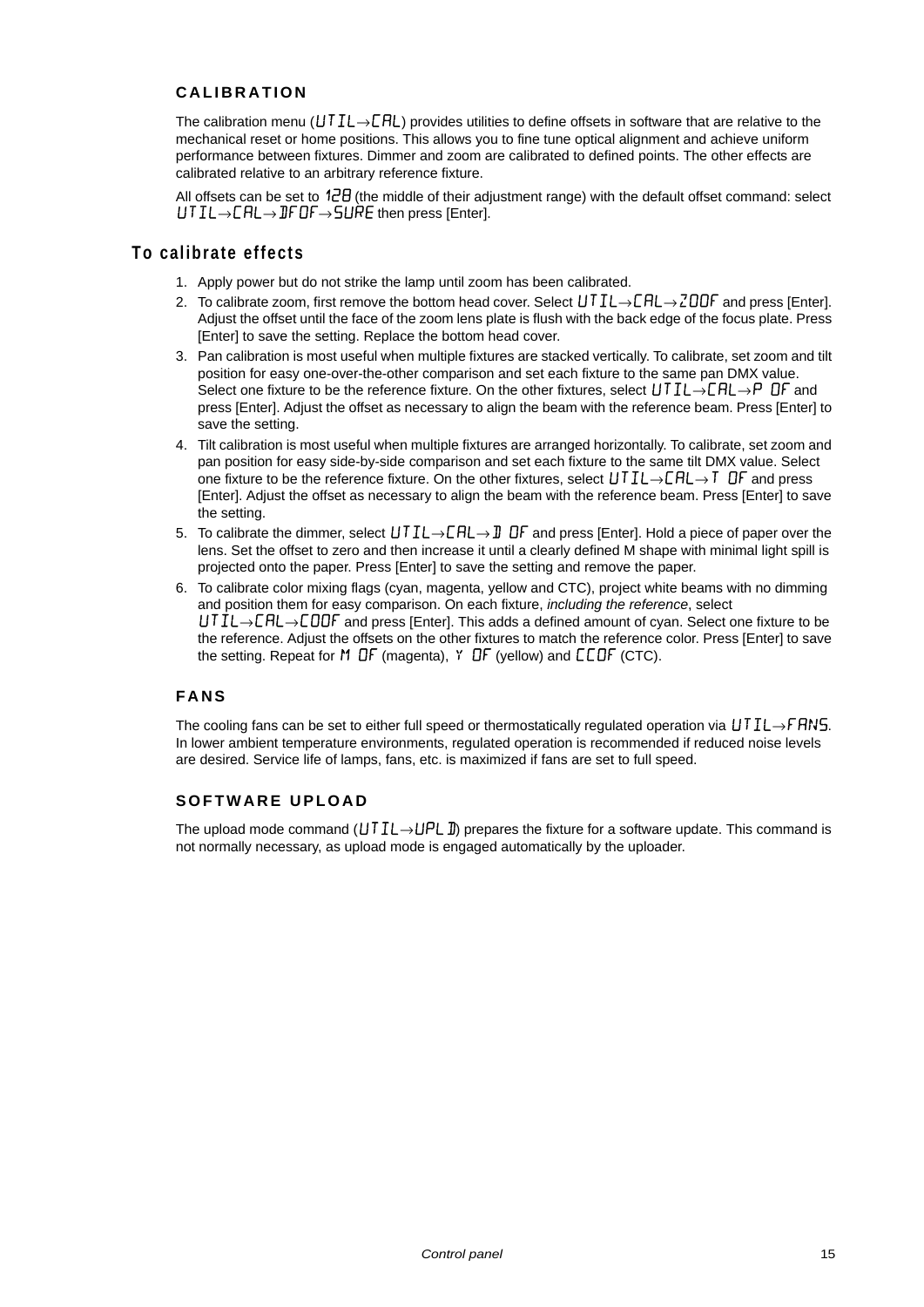# **Effects**

This section describes the effects in the MAC 700 Wash with reference to the DMX channels used to control them. See [page 23](#page-22-0) for the complete DMX protocol.

The MAC 700 Wash has two DMX operating modes, 16-bit basic and 16-bit extended. The 16-bit basic mode uses 16 DMX channels, and 16-bit extended mode uses 23 channels. Extended mode provides all features of the basic mode plus fine control of the dimmer, cyan, magenta, yellow, CTC, color wheel and zoom.

Where fine control is available, the main control channel sets the first 8 bits (the most significant byte or MSB), and the fine channels set the second 8 bits (the least significant byte or LSB) of the 16-bit control byte. In other words, the fine channel works within the position set by the coarse channel.

### **Lamp power**

#### **LAMP-ON**

The lamp-on command on channel 1 strikes the lamp if it is off. If the lamp is on, this command has no effect.

Note: A peak of electric current that can be many times the operating current is drawn for a fraction of a second when striking a discharge lamp. Striking many lamps at once may cause a voltage drop large enough to prevent lamps from striking or draw enough current to trip circuit breakers. If sending lamp-on commands to multiple fixtures, program a sequence that strikes lamps one at a time at 5 second intervals.

#### **LAMP-OFF**

The lamp can be doused from the controller with the lamp-off command on channel 1. The command must be sent for 5 seconds.

If the lamp-off command is disabled in the control menu ( $PER5 \rightarrow IL0F \rightarrow$  $0FF$ ), the lamp-off command can still be selected on channel 1 if the following effects are also selected:

- color wheel at slot 1 by sending DMX value 17 on channel 7 (basic mode) or 12 (extended mode)
- beamshaper on by sending DMX value from 1 to 255 on channel 8 (basic mode) or 14 (extended mode)

#### **400 W AND 700 W LAMP POWER MODES**

If full light output is not required, the lamp can be switched to 400 W mode by sending a DMX value from 238 to 242 on channel 1. Running in 400 W mode will significantly increase lamp life.

If the shutter is closed for longer than 10 seconds while the lamp is in 700 W mode, lamp power is automatically switched to 400 W. When the shutter is opened again, the lamp returns to 700 W mode.

### **Fixture reset**

If an effect loses its indexing and fails to move to programmed positions, the fixture can be reset from the controller by sending the "Reset" command on channel 1.

If DMX reset is disabled in the control menu ( $PEFS \rightarrow \text{IRES} \rightarrow \text{OFF}$ ), the reset command can only be executed if the conditions listed under "Lamp-off" are met. If it is set to  $55\text{E}$ , the reset command must be sent for 5 seconds before it is executed.

### **Dimming and strobe**

The mechanical dimmer/shutter system provides smooth, high-resolution 100% dimming, instant snap open and snap closed (blackout), random and variable strobe effects up to 10 Hz, and random and variable pulses in which the dimmer snaps open and slowly dims or snaps closed and slowly opens.

Snap dimming 0-100% or 100-0% is instant. However, because of the way the fixture processes dimming commands, you need to set effects speed to the fastest speed in vector mode by sending DMX value 3 on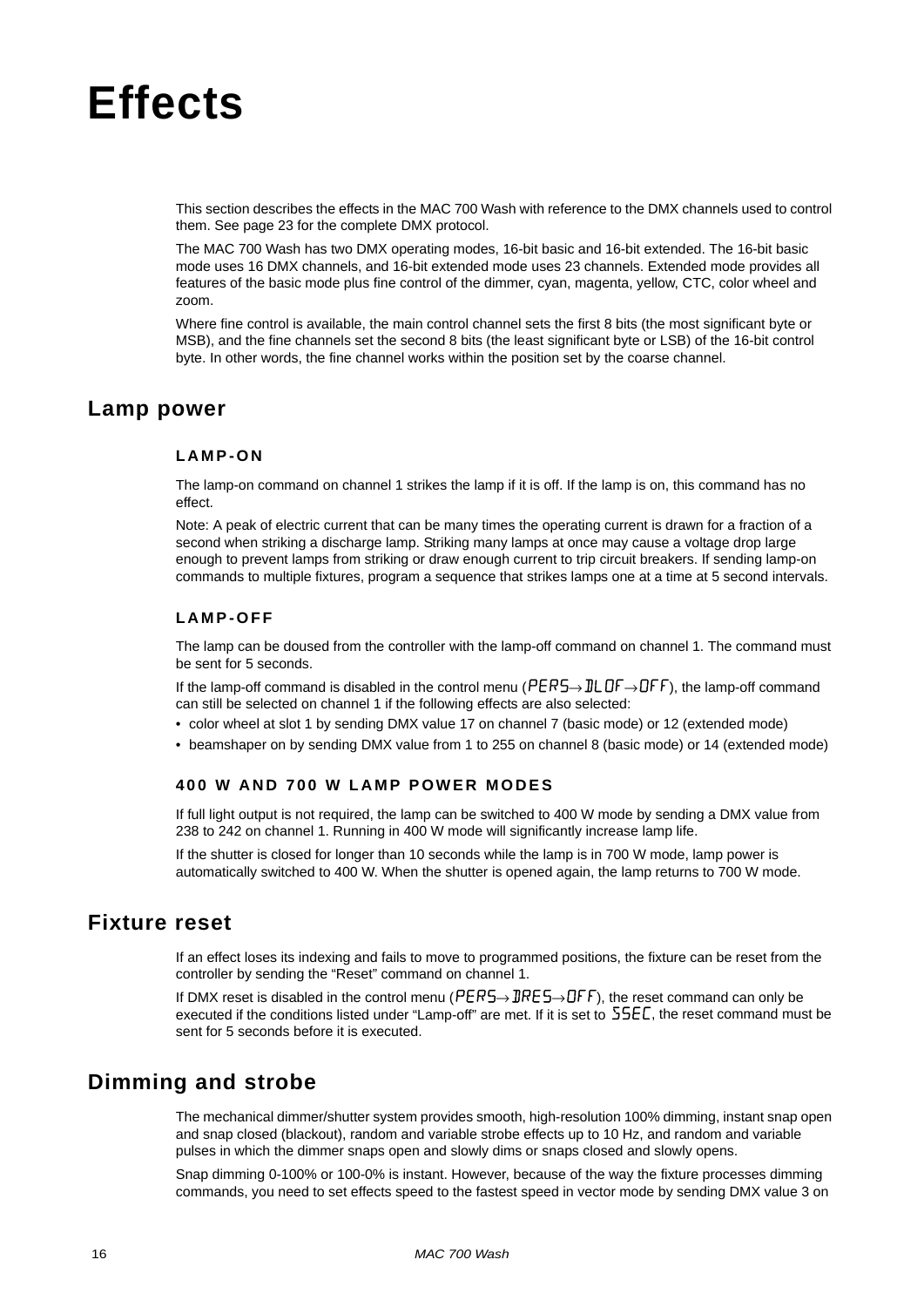channel 16 (in basic mode) or 23 (in extended mode) if you want to obtain instant snap dimming to/from intermediate values (e.g. if you want a snap from 100% to 50% or from 20% to 70%).

Fine control of the dimmer is available on channel 3 in extended mode.

### **Cyan, magenta, yellow and color temperature control**

Cyan, magenta, yellow and CTC can be added on channels 3, 4, 5 and 6 respectively (4, 6, 8 and 10 in extended mode). Fine control is available on channels 5, 7, 9 and 11 in extended mode.

### **Color wheel**

The color wheel with 6 color filters, a 3200 - 4100 K CTC filter and a UV transmitter filter is available on Channel 7 (12 in extended mode). The color wheel can scroll continuously (allowing split colors) or in full-color steps. Random or continuous color scrolling and random full colors are also available at different speeds.

Fine control of the color wheel is available on channel 13 in extended mode.

### **Beam shaper**

On channel 8 (14 in extended mode), the beam shaper can be applied and its position indexed from  $0^{\circ}$  to 360°. If continuous beam shaper rotation is selected on the macro channel (9 in basic mode, 15 in extended mode) the beam shaper can be rotated clockwise and counterclockwise at varying speeds.

### **Effect macros**

Channel 9 (15 in extended mode) provides pre-programmed variable-speed macros that use the color wheel shake effect and the beam shaper (either alone or in combination) or use random CMY color mixes. If continuous beam shaper rotation is selected by sending a DMX value from 56 to 95, direction and speed of rotation can be varied on channel 8 (14 in extended mode).

#### **Zoom**

On channel 10 (16 in extended mode), the separate zoom lens varies the one-tenth peak beam angle from 12.5° to 66°. Fine control of zoom is available on channel 17 in extended mode.

### **Pan and tilt**

Pan and tilt are controlled on channels 11 to 14 (18 to 21 in extended mode). Coarse and fine control are available in both basic and extended modes.

### **Pan/tilt speed and effects speed channels**

#### **TRACKING VERSUS VECTOR CONTROL**

#### *Important! Effect movement may be rough and unpredictable if controller fade times are combined with vector speed values.*

The effects speed channels 15 and 16 (22 and 23 in extended mode) provide two methods for controlling the speed at which effects move that are known as "tracking" and "vector".

if you select tracking control, effects speed is determined by the cross-fade time programmed on the controller. With this method, the controller divides a movement into tiny steps that the fixture "tracks", or follows.

If you select vector control, effects speed is determined by the DMX value you send on the speed channel. Vector control allows you to control effects speed on controllers without cross-faders. It can give smoother movement, particularly at slow speeds, when using a controller that sends slow or irregular tracking updates. Setting a fast vector speed gives the fastest dimming to or from scenes in which the dimmer is partly open or partly closed.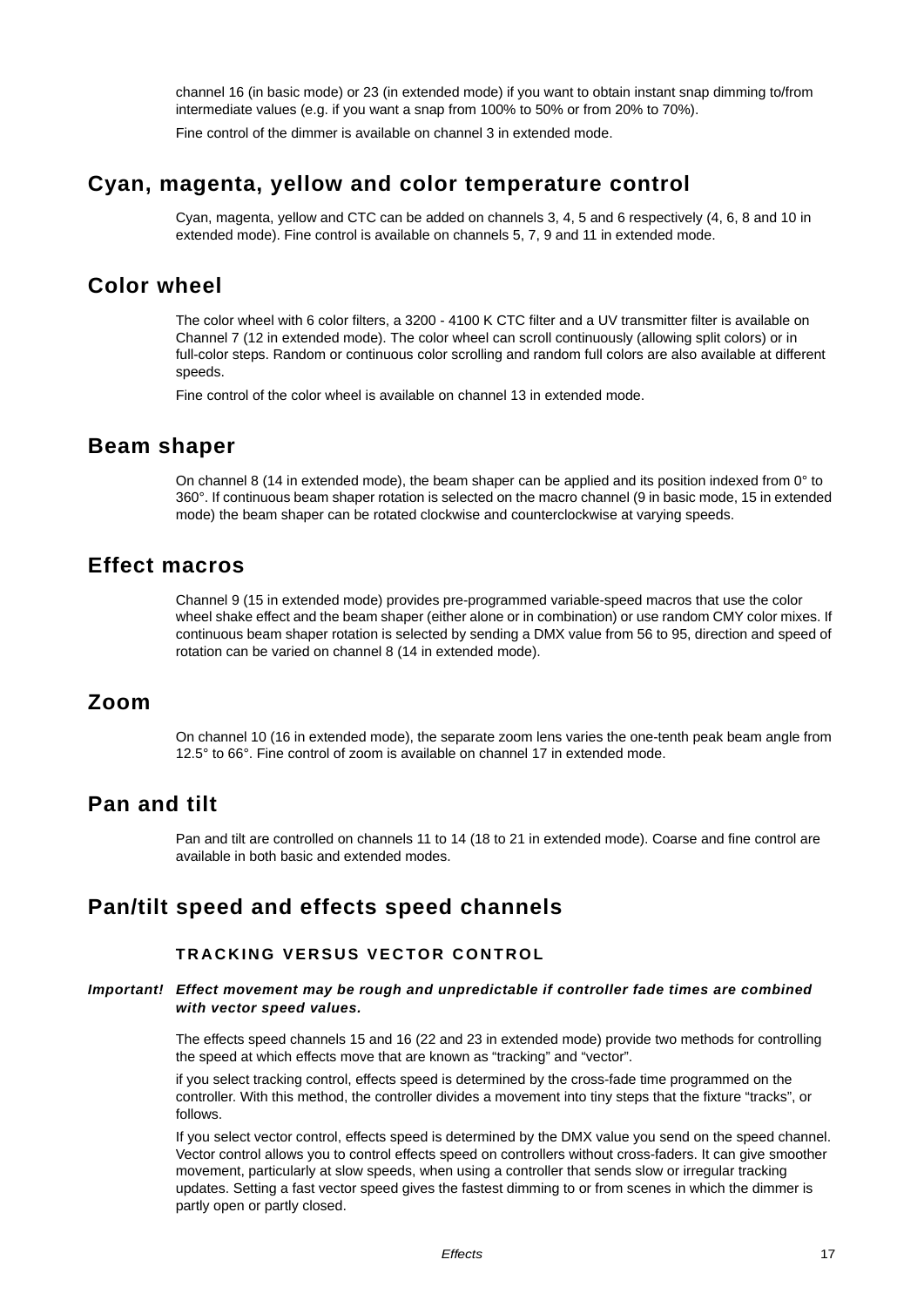If the DMX controller has variable cross-fade times, set them to zero when using vector control.

#### **BLACKOUT**

When "blackout while moving" is selected on a speed channel, the shutter closes when an effect moves to make the transition invisible. The shutter opens when the movement is complete. This function is available for pan and tilt on channel 15 (22 in extended mode) and for effects on channel 16 (23 in extended mode).

#### **PERSONALITY OVERRIDES**

The pan/tilt speed channel provides tracking values that allow you to override the pan/tilt speed setting from the controller.

The effects speed channel provides values for overriding the shortcuts setting for the color wheel.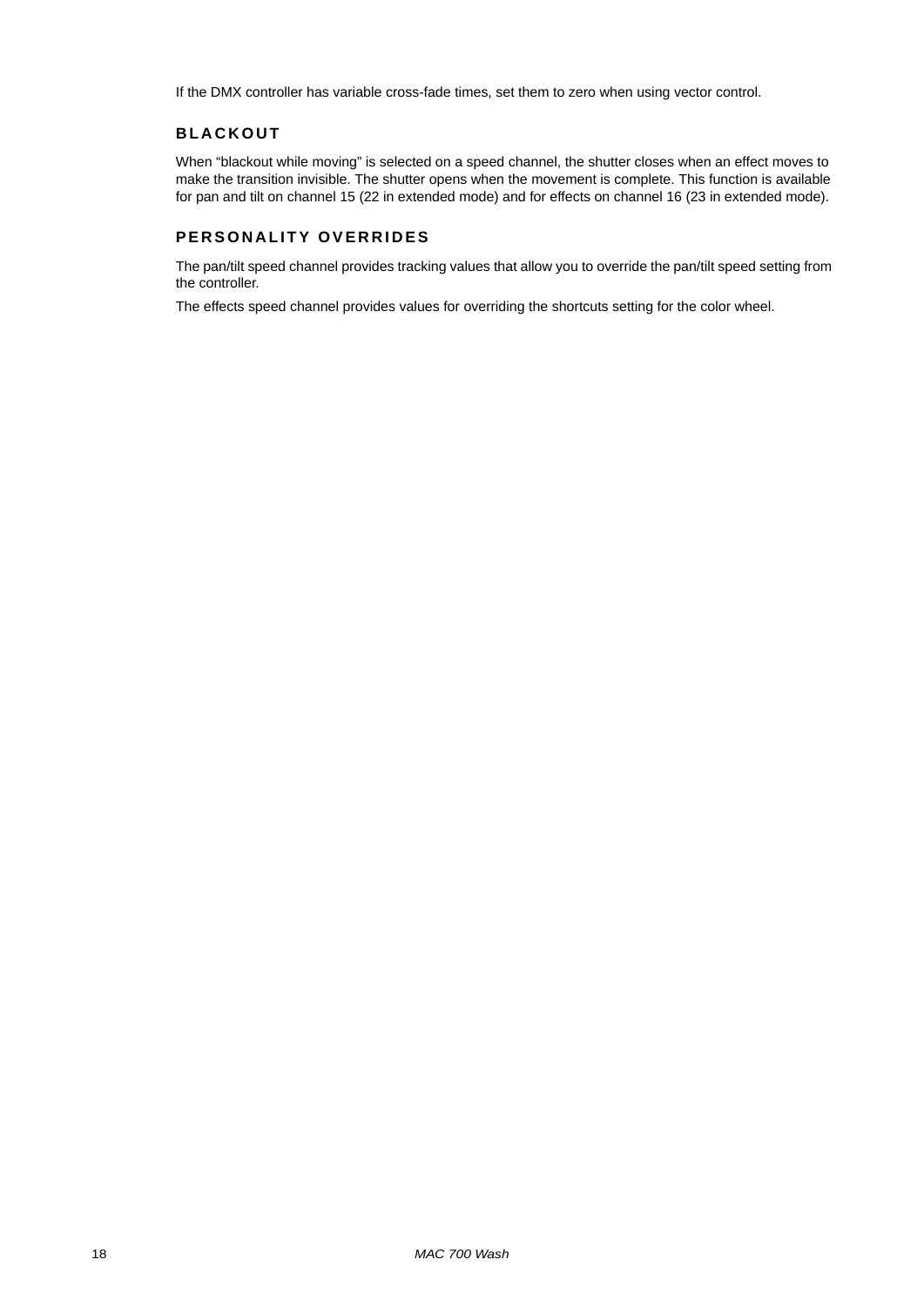# **Optical configuration**

# **Color wheel**

The MAC 700 Wash features a color wheel with 8 interchangeable dichroic color filters and an open position. As standard the MAC 700 Wash is supplied with six color filters, a 3200 - 4100 K CTC filter and a UV transmitter filter that gives ultraviolet 'black light' installed. The illustration shows the filter positions as seen from the lamp side. The DMX Protocol on [page 23](#page-22-0) gives details of color filter selection.



**Figure 7: Filter positions, seen from lamp**

#### **To replace a color filter**

Note: Wear cotton gloves while handling color filters and use only genuine Martin filters.

- 1. Disconnect the fixture from AC power and allow it to cool.
- 2. Lock the head in the upside-down position (the indication TOP on the back of the head must be upside down) and remove the bottom cover.
- 3. See illustration on right. Turn the color wheel to access the desired filter position. Press the filter forwards slightly (A) to release it and then grasp it by the edges and remove it (B). If your fingers are too large, protect the glass with a piece of paper that has been folded several times and grasp the filter with needle nose pliers.
- 4. To insert a filter, slide it under the retention spring until it snaps into place. Check that it is securely seated.
- 5. Replace the cover and unlock the head before applying power.



**Figure 8: Filter replacement**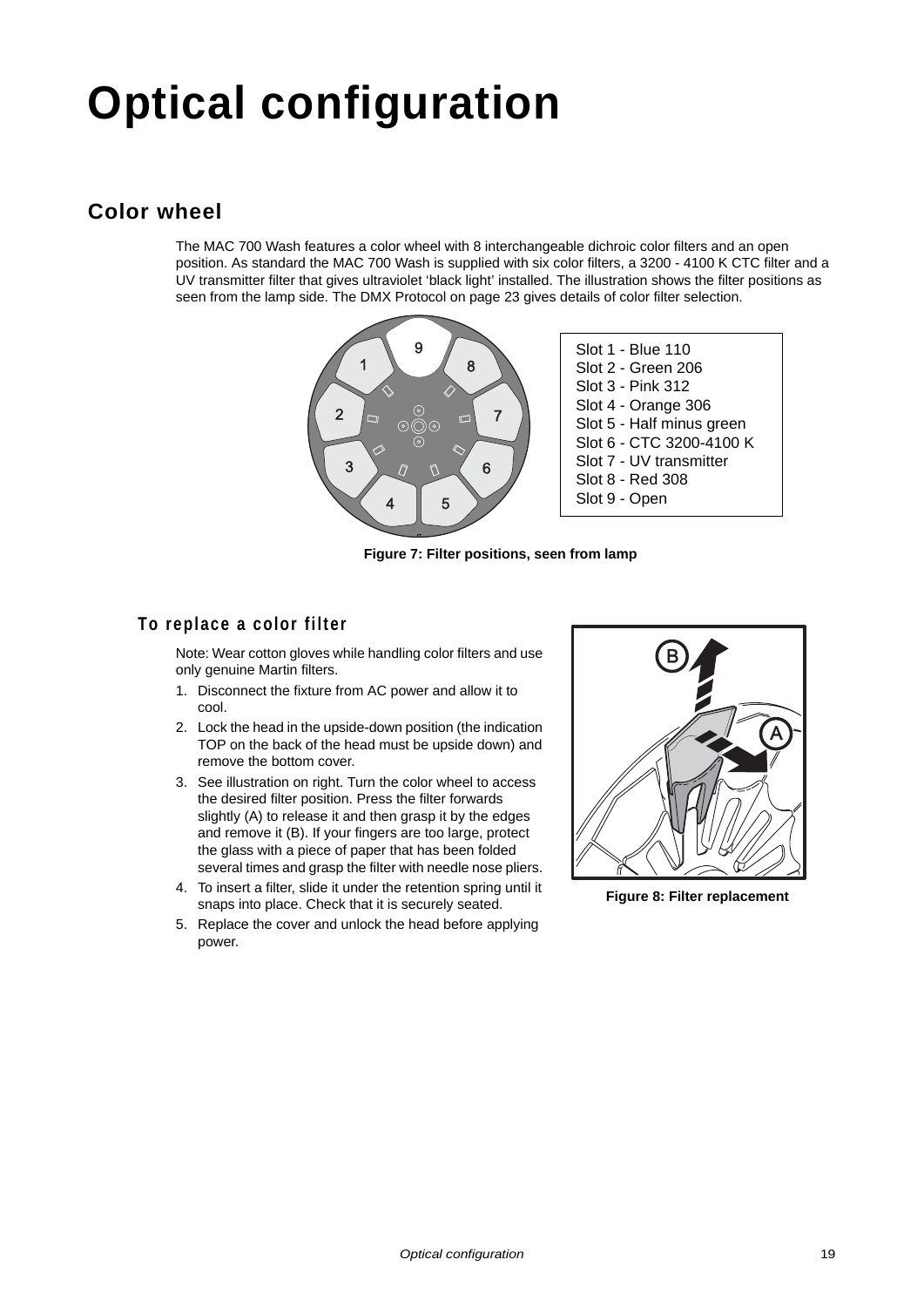# **Routine maintenance**

The MAC 700 Wash requires routine cleaning. The schedule depends heavily on the operating environment. It is essential to follow the cleaning guidelines given later in this section.

Refer any service operation that is not described here to a qualified Martin technician.

- *Important! Excessive dust, smoke fluid, and particulate buildup degrades performance, causes overheating and will damage the fixture. Damage caused by inadequate maintenance is not covered by the warranty.*
- *Warning! Disconnect the fixture from power and allow to cool for at least 45 minutes before removing any cover.*

### <span id="page-19-0"></span>**Tilt lock**

#### *Important! Release the tilt lock before operating the fixture.*

The tilt position of the head can be locked for transportation and service with the tilt lock. To lock or unlock the head, pull the lock out and turn it one-quarter turn in either direction.



# **Disassembly**

#### **To access the effects module**

- 1. Disconnect the fixture from power and allow it to cool for 45 minutes.
- 2. Turn the four retaining screws in the top and bottom head covers one quarter-turn counter-clockwise to release the covers.
- 3. Remove the front lens by twisting one quarter-turn counter-clockwise.



**Figure 10: Releasing top and bottom covers and removing front lens**

4. Position the head top side up so that you have access through the top. Holding the zoom lens by its base, slide it out it to its limit at the front of the fixture.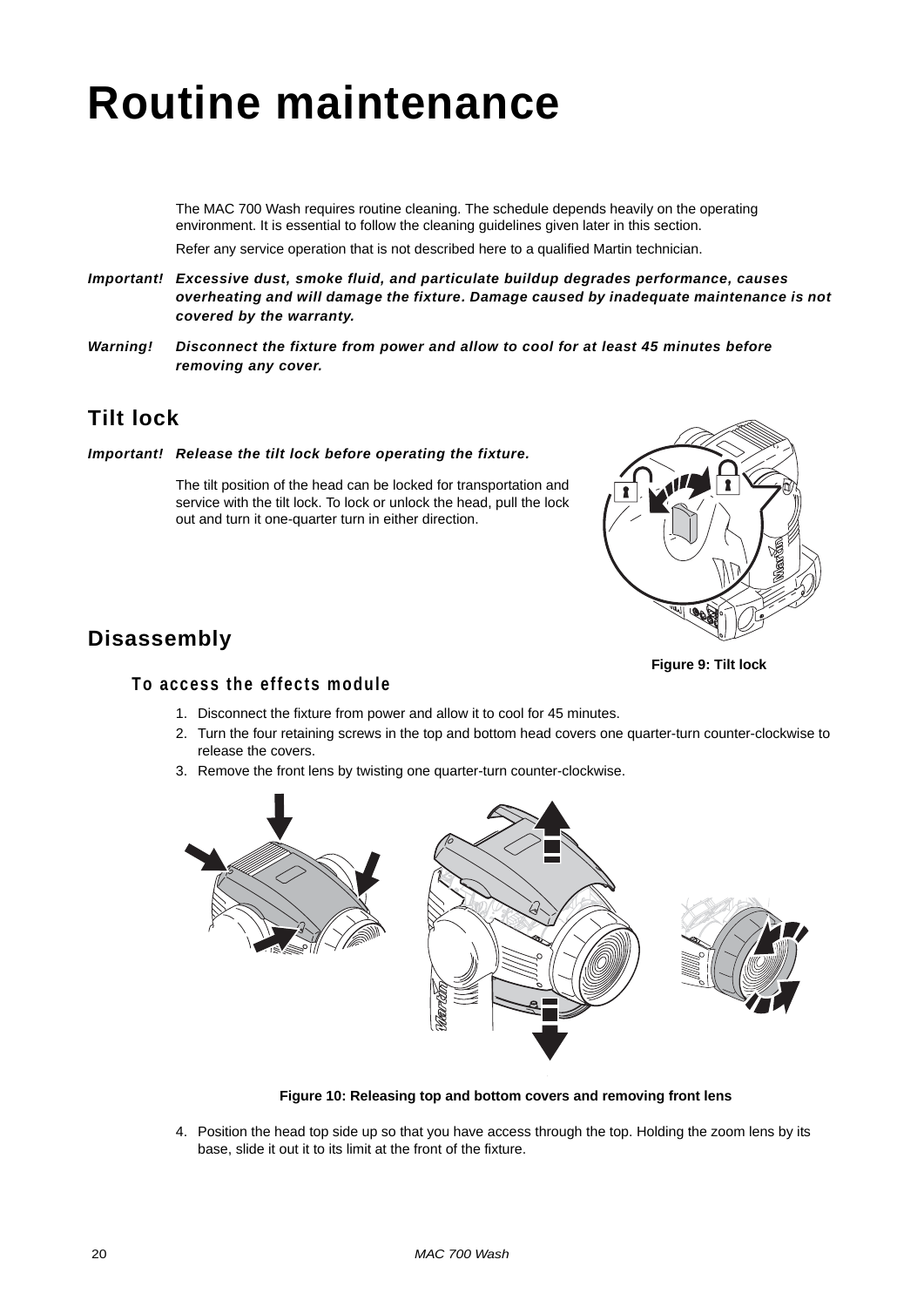- 5. Unlock the main module by pulling the levers on each side towards the center. Lift the module up 1 cm (0.5 in.) and release the levers. Lift the module straight up to remove from the head.
- 6. When reinstalling the module, verify that the guide pins are correctly seated and that the module is securely locked.



# **Cleaning**

#### **Figure 11: Main module locking levers**

Regular cleaning is very important for fixture life and performance. Buildup of dust, dirt, smoke particles, fog fluid residues, etc. degrades the fixture's light output and cooling ability.

Cleaning schedules for lighting fixtures vary greatly depending on the operating environment. It is therefore impossible to specify precise cleaning intervals for the MAC 700 Wash. Cooling fans suck in airborne dust and smoke particles, and in extreme cases fixtures may require cleaning after surprisingly few hours of operation. Environmental factors that may result in a need for frequent cleaning include:

- Use of smoke or fog machines.
- High airflow rates (near air conditioning vents, for example).
- Presence of cigarette smoke.
- Airborne dust (from stage effects, building structures and fittings or the natural environment at outdoor events, for example).

If one or more of these factors is present, inspect fixtures within their first 25 hours of operation to see whether cleaning is necessary. Check again at frequent intervals. This procedure will allow you to assess cleaning requirements in your particular situation. If in doubt, consult your Martin dealer about a suitable maintenance schedule.

Use care when cleaning optical components and work in a clean, well lit area. The coated surfaces are fragile and easily scratched. Do not use solvents that can damage plastic or painted surfaces.

#### **To clean the fixture**

- 1. Disconnect the fixture from power and allow the components to cool completely.
- 2. Remove the covers, front lens and main module as described earlier.
- 3. Vacuum or gently blow away dust and loose particles with compressed air.
- 4. Carefully clean the optical components. Remove smoke and other residues with cotton swabs or unscented tissues moistened with isopropyl alcohol. A commercial glass cleaner may be used, but residues must be removed with distilled water. Clean with a slow circular motion from center to edge. Dry with a clean, soft and lint-free cloth or compressed air. Remove stuck particles with an unscented tissue or cotton swab moistened with glass cleaner or distilled water. Do not rub the surface: lift the particles off with a soft repeated press.
- 5. Remove dust from the head fans and air vents with a soft brush, cotton swab, vacuum, or compressed air.
- 6. See [Figure 12.](#page-21-1) On each side of the head, remove the 2 screws that hold each side cover. Slide the covers forward to remove. Remove the air filter retaining screws and clips. Clean or replace the air filters. If they are saturated with smoke fluid, etc., soak them in warm soapy water and blot dry. Reinstall the filters in the side covers and reinstall the side covers.
- 7. Reassemble the head.
- 8. Remove the screws from the side cover/grill on the front of the base (front is indicated by an arrow on the bottom). Remove the top cover from the front of the base. Lift the power supply / ballast module up and out to expose the base fans for inspection and cleaning.
- 9. Reinstall the power supply / ballast module and base cover.

### **Lubrication**

The MAC 700 Wash does not require lubrication under normal circumstances. Sliding parts are lubricated with a long-lasting teflon-based grease that can be reapplied by a Martin service partner if necessary.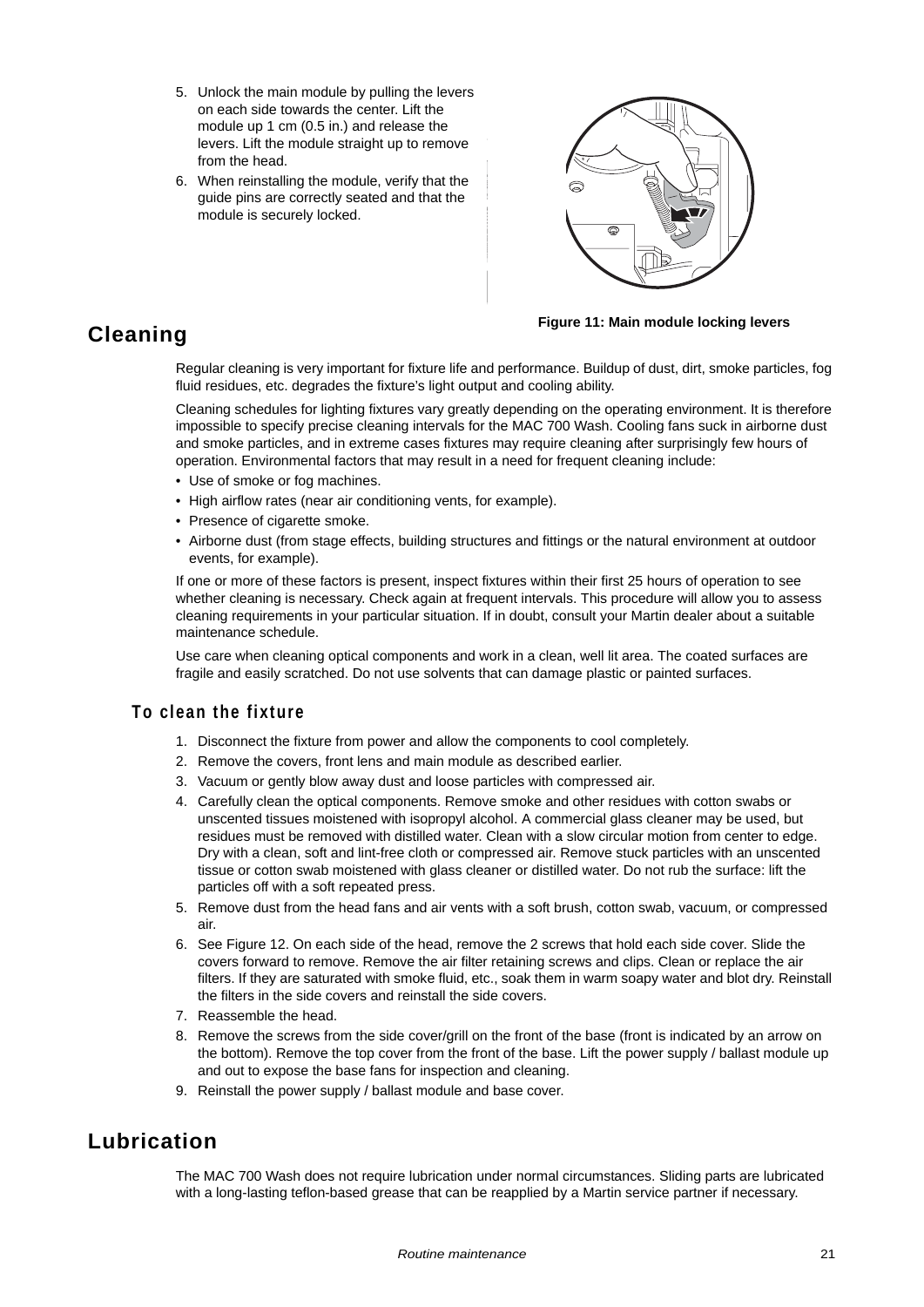

**Figure 12: Air filter replacement** 

# <span id="page-21-0"></span>**Replacing the lamp socket**

<span id="page-21-1"></span>The lamp holder used in the MAC 700 Wash eventually wears out due to the high voltages that pass through the contacts.

Wear begins to show up as discoloration at the contact surfaces. When this happens, resistance increases and the lamp becomes harder to strike. If this process is allowed to continue, the lamp is likely to fail prematurely.

Each time the lamp is replaced, inspect the lamp holder and have it replaced by a qualified technician as soon as there are signs of discoloration or pitting at the contact surfaces. Damage caused by failure to replace a worn and/or discolored lamp holder is not covered by the product warranty.

# **Software installation**

Software updates are available from the Martin web site and can be installed via the data link with a Martin upload device.

The following are required in order to install software.

- The MAC 700 Wash update file, available for download from the User Support Area of the Martin web site (http://www.martin.com).
- The Martin Software Uploader program, version 5.0 or later, available for download from the User Support Area of the Martin web site.
- A Martin MP-2 Uploader connected to a Windows 95/98/ME/2000/XP PC, or one of the PC controller DMX interfaces supported by the Martin Software Uploader software.

#### **To install software, normal method**

Please refer to the MP-2 user manual and the Martin Software Uploader online help file.

#### **To install software if all else fails (boot sector update)**

Note: Use this procedure only if the firmware is totally corrupted, which is evident if the control panel does not respond when power is applied, or if the software update notes call for a boot sector update. In the event of a check sum error, repeat the normal upload procedure.

- 1. Disconnect the fixture from power.
- 2. Remove the side cover from the side of the base that has the control panel to expose the main PCB.
- 3. Locate the "BOOT" jumper on the main PCB (see [page 33\)](#page-32-0) and move the jumper cap to the "INIT" position.
- 4. Perform a boot mode upload as described in the uploader documentation.
- 5. When the upload is complete, disconnect the fixture from power and move the jumper back to the "DISABLE" position.
- 6. Reassemble the base.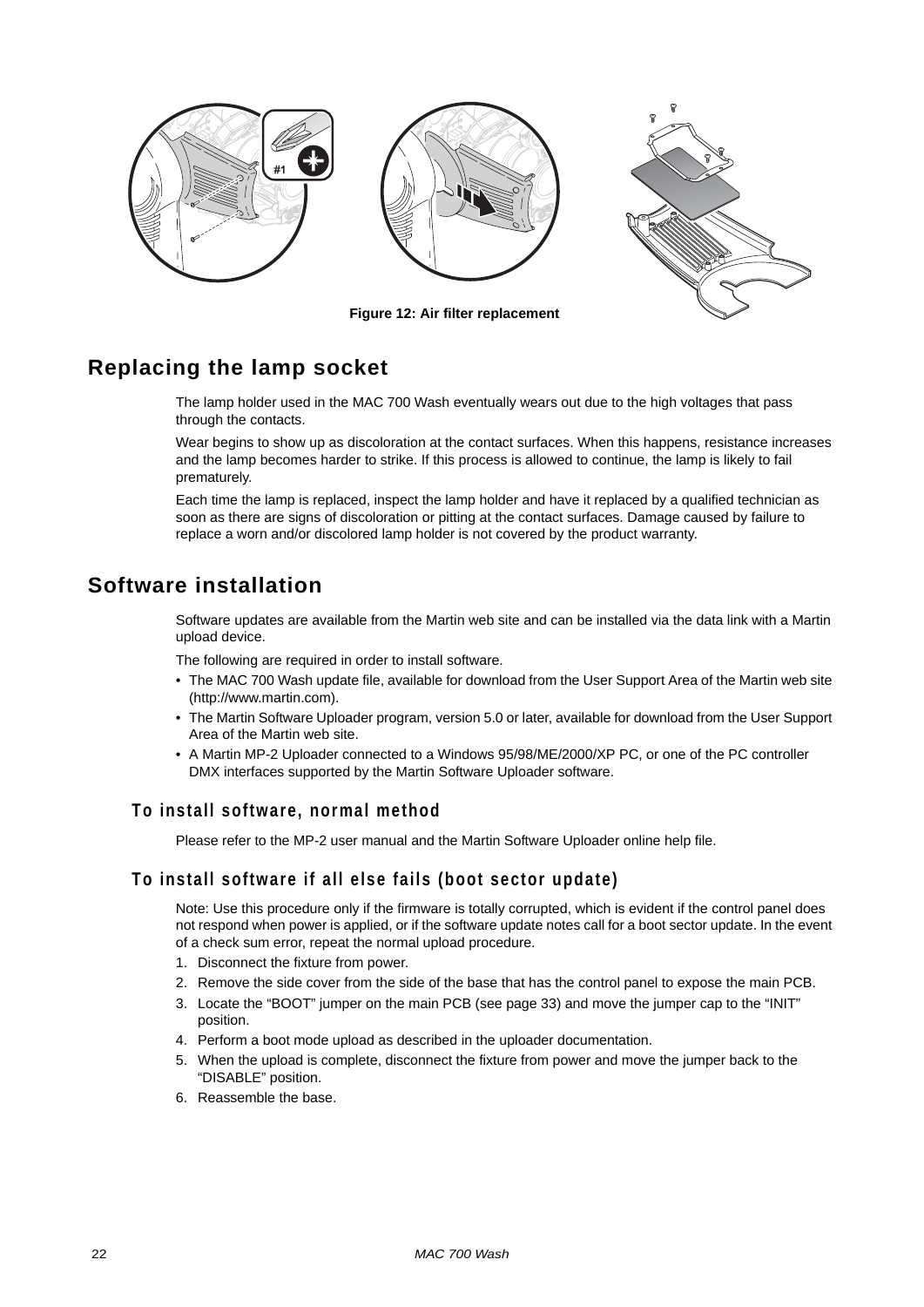# <span id="page-22-0"></span>**MAC 700 Wash DMX protocol**

| 16-bit<br><b>Basic</b> | 16-bit<br><b>Extended</b> |                        |                         |                                                                                                          |                                                                            |
|------------------------|---------------------------|------------------------|-------------------------|----------------------------------------------------------------------------------------------------------|----------------------------------------------------------------------------|
| Mode                   | Mode                      | <b>DMX Value</b>       | <b>Percent</b>          | <b>Function</b>                                                                                          |                                                                            |
|                        |                           | $0 - 19$               | $0 - 7$                 | Shutter, strobe, reset, lamp on/off<br>is closed)                                                        | Shutter closed (lamp switches to 400 W mode after 10 seconds while shutter |
|                        |                           | $20 - 49$              | $8 - 19$                | Shutter open                                                                                             |                                                                            |
|                        |                           | $50 - 72$              | $20 - 28$               | Strobe, fast $\rightarrow$ slow                                                                          | *If disabled in the control menu, Reset                                    |
|                        |                           | $73 - 79$              | $29 - 30$               | Shutter open                                                                                             | fixture and Lamp off work only if the                                      |
|                        |                           | $80 - 99$              | $31 - 39$               | Opening pulse, fast $\rightarrow$ slow                                                                   | following effects are selected:                                            |
|                        |                           | $100 - 119$            | $40 - 47$               | Closing pulse, fast $\rightarrow$ slow                                                                   | • Color wheel to slot 1 using DMX                                          |
|                        |                           | 120 - 127              | $48 - 50$               | Shutter open                                                                                             | value 17 on channel 7 (in basic<br>mode) or 12 (extended mode)             |
|                        |                           | 128 - 147<br>148 - 167 | $51 - 57$<br>$58 - 65$  | Random strobe, fast<br>Random strobe, medium                                                             | • Beam shaper on using DMX value 1                                         |
|                        |                           | $168 - 187$            | $66 - 73$               | Random strobe, slow                                                                                      | - 255 on channel 8 (basic) or 14                                           |
| 1                      | 1                         | 188 - 190              | 74                      | Shutter open                                                                                             | (extended)                                                                 |
|                        |                           | 191 - 193              | 75                      | Random opening pulse, fast                                                                               |                                                                            |
|                        |                           | 194 - 196              | 76                      | Random opening pulse, slow                                                                               | ** A five-second delay for the Reset                                       |
|                        |                           | 197 - 199              | 77                      | Random closing pulse, fast                                                                               | fixture command can be set in the                                          |
|                        |                           | 200 - 202              | 78 - 79                 | Random closing pulse, slow                                                                               | control menu under <b>JRE 5</b> .                                          |
|                        |                           | $203 - 207$            | $80 - 81$               | Shutter open                                                                                             |                                                                            |
|                        |                           | $208 - 217$            | $82 - 85$               | Reset fixture* **                                                                                        |                                                                            |
|                        |                           | $218 - 227$            | $86 - 89$               | Shutter open                                                                                             |                                                                            |
|                        |                           | 228 - 237              | $90 - 93$               | Lamp on                                                                                                  |                                                                            |
|                        |                           | $238 - 242$            | $94 - 95$               | 400 W mode (active until 700 W value is selected)<br>700 W mode                                          |                                                                            |
|                        |                           | 243 - 247<br>248 - 255 | $96 - 97$<br>$98 - 100$ | Lamp off*                                                                                                |                                                                            |
|                        |                           |                        |                         |                                                                                                          |                                                                            |
| $\mathbf{2}$           | $\mathbf{2}$              |                        |                         | Dimmer (MSB)                                                                                             |                                                                            |
|                        |                           | $0 - 255$              | $0 - 100$               | $Closed \rightarrow open$                                                                                |                                                                            |
| -                      | 3                         | $0 - 255$              | $0 - 100$               | Dimmer, fine (LSB)                                                                                       |                                                                            |
|                        |                           | $0 - 255$              | $0 - 100$               | Cyan (MSB)<br>White $\rightarrow$ full cyan                                                              |                                                                            |
| 3                      | 4                         | 0                      | 0                       | Cyan range in random CMY color when set on channel 11 (basic) or 16<br>(extended)<br>Normal (full range) |                                                                            |
|                        |                           | $1 - 127$              | $1 - 50$                | Minimum cyan setting $(127 = full cyan)$                                                                 |                                                                            |
|                        |                           | 128 - 254              | $51 - 99$               | Maximum cyan setting $(128 = no \text{ cyan})$                                                           |                                                                            |
|                        |                           | 255                    | 100                     | Normal (full range)                                                                                      |                                                                            |
| -                      | 5                         | $0 - 255$              | $0 - 100$               | Cyan, fine (LSB)                                                                                         |                                                                            |
|                        |                           | $0 - 255$              | $0 - 100$               | Magenta (MSB)<br>White $\rightarrow$ full magenta                                                        |                                                                            |
| 4                      | 6                         |                        |                         | Magenta range in random CMY color when set on channel 11 (basic) or 16<br>(extended)                     |                                                                            |
|                        |                           | 0<br>$1 - 127$         | 0<br>$1 - 50$           | Normal (full range)<br>Minimum magenta setting (127 = full magenta)                                      |                                                                            |
|                        |                           | 128 - 254              | $51 - 99$               | Maximum magenta setting (128 = no magenta)                                                               |                                                                            |
|                        |                           | 255                    | 100                     | Normal (full range)                                                                                      |                                                                            |
| -                      | $\overline{7}$            | $0 - 255$              | $0 - 100$               | Magenta, fine (LSB)                                                                                      |                                                                            |
|                        |                           |                        |                         | Yellow (MSB)                                                                                             |                                                                            |
|                        |                           | $0 - 255$              | $0 - 100$               | White $\rightarrow$ full yellow                                                                          |                                                                            |
|                        |                           |                        |                         |                                                                                                          | Yellow range in random CMY color when set on channel 11 (basic) or 16      |
| 5                      | 8                         | 0                      | 0                       | (extended)<br>Normal (full range)                                                                        |                                                                            |
|                        |                           | $1 - 127$              | $1 - 50$                | Minimum yellow setting $(127 = full$ yellow)                                                             |                                                                            |
|                        |                           | 128 - 254              | $51 - 99$               | Maximum yellow setting (128 = no yellow)                                                                 |                                                                            |
|                        |                           | 255                    | 100                     | Normal (full range)                                                                                      |                                                                            |
|                        | 9                         | $0 - 255$              | $0 - 100$               | Yellow, fine (LSB)                                                                                       |                                                                            |
|                        |                           |                        |                         | CTC (MSB)                                                                                                |                                                                            |
| 6                      | 10                        | $0 - 255$              | $0 - 100$               | White $\rightarrow$ full CTC                                                                             |                                                                            |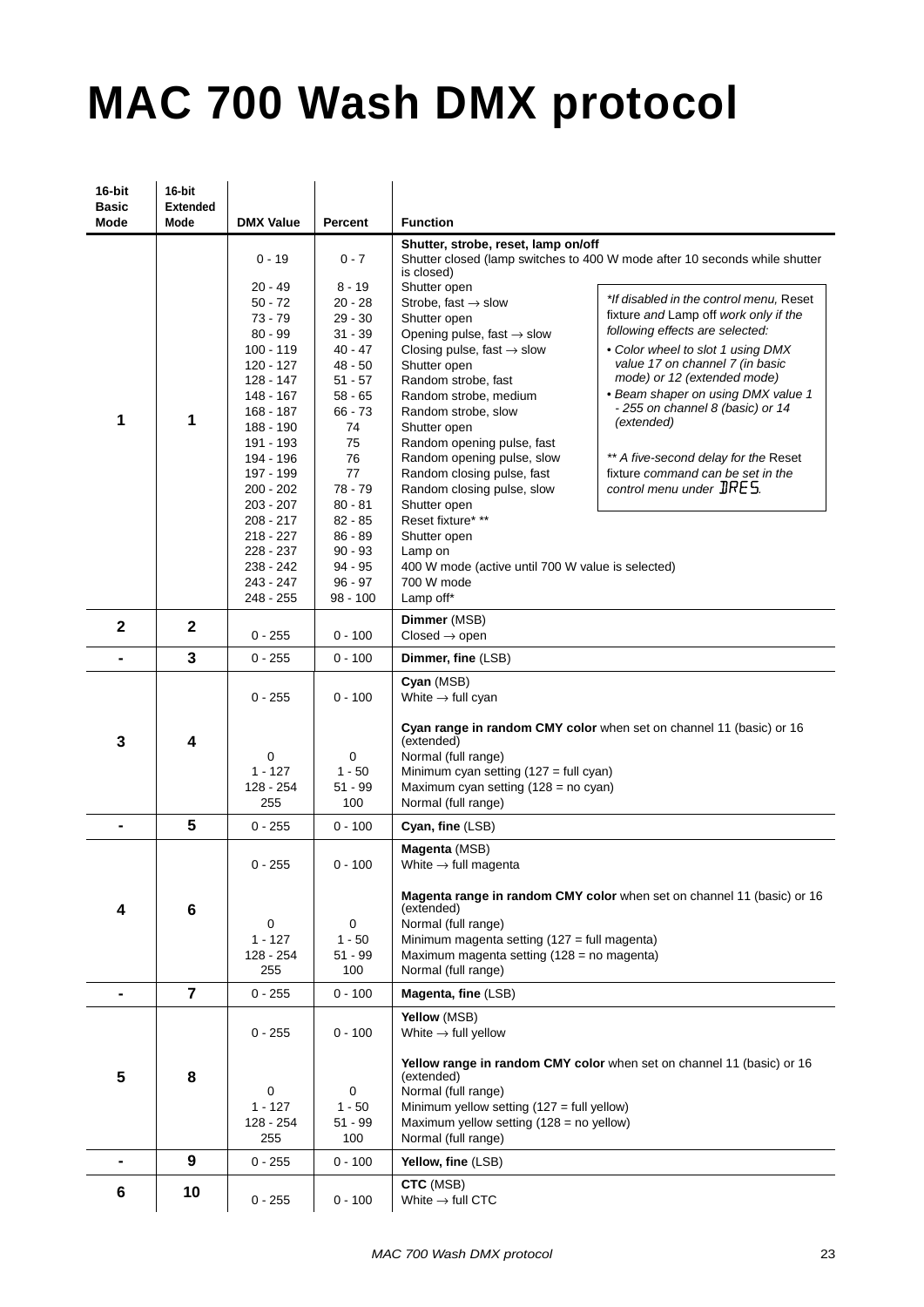| 16-bit<br><b>Basic</b> | 16-bit<br><b>Extended</b> |                        |                        |                                                                                  |  |
|------------------------|---------------------------|------------------------|------------------------|----------------------------------------------------------------------------------|--|
| <b>Mode</b>            | Mode                      | <b>DMX Value</b>       | Percent                | <b>Function</b>                                                                  |  |
| $\blacksquare$         | 11                        | $0 - 255$              | $0 - 100$              | CTC, fine (LSB)<br>White $\rightarrow$ increased CTC                             |  |
|                        |                           |                        |                        | Color wheel (MSB)                                                                |  |
|                        |                           | $\mathbf 0$            | 0                      | Continuous scroll<br>Open                                                        |  |
|                        |                           | $1 - 16$               | $1 - 6$                | Open $\rightarrow$ slot 1                                                        |  |
|                        |                           | 17                     | $\overline{7}$         | Slot 1 (Blue 110)                                                                |  |
|                        |                           | $18 - 33$              | $8 - 12$               | Slot 1 $\rightarrow$ slot 2                                                      |  |
|                        |                           | 34                     | 13<br>$14 - 19$        | Slot 2 (Green 206 IAD)                                                           |  |
|                        |                           | $35 - 50$<br>51        | 20                     | Slot 2 $\rightarrow$ slot 3<br>Slot 3 (Pink 312)                                 |  |
|                        |                           | $52 - 67$              | 21 - 26                | Slot $3 \rightarrow$ slot 4                                                      |  |
|                        |                           | 68                     | 27                     | Slot 4 (Orange 306M)                                                             |  |
|                        |                           | 69 - 84<br>85          | 28 - 32<br>33          | Slot 4 $\rightarrow$ slot 5<br>Slot 5 (Half minus green)                         |  |
|                        |                           | 86 - 101               | $34 - 39$              | Slot $5 \rightarrow$ slot 6                                                      |  |
|                        |                           | 102                    | 40                     | Slot 6 (CTC 3200 - 4100 K)                                                       |  |
|                        |                           | $103 - 118$<br>119     | 41 - 46<br>47          | Slot 6 $\rightarrow$ slot 7<br>Slot 7 (UV transmitter)                           |  |
|                        |                           | $120 - 135$            | 48 - 52                | Slot $7 \rightarrow$ slot 8                                                      |  |
|                        |                           | 136                    | 53                     | Slot 8 (Red 308)                                                                 |  |
| $\overline{7}$         | 12                        | 137 - 152              | 54 - 59                | Slot 8 $\rightarrow$ open                                                        |  |
|                        |                           | 153                    | 60                     | Open                                                                             |  |
|                        |                           |                        |                        | Stepped scroll                                                                   |  |
|                        |                           | 154 - 158              | $61 - 62$              | Slot 8 (Red 308)                                                                 |  |
|                        |                           | 159 - 163<br>164 - 168 | $63 - 64$<br>65 - 66   | Slot 7 (UV transmitter)<br>Slot 6 (CTC 3200 - 4100 K)                            |  |
|                        |                           | 169 - 173              | $67 - 68$              | Slot 5 (Half minus green)                                                        |  |
|                        |                           | 174 - 178              | $69 - 70$              | Slot 4 (Orange 306M)                                                             |  |
|                        |                           | 179 - 183<br>184 - 188 | $71 - 72$<br>$73 - 74$ | Slot 3 (Pink 312)<br>Slot 2 (Green 206 IAD)                                      |  |
|                        |                           | 189 - 193              | $75 - 76$              | Slot 1 (Blue 110)                                                                |  |
|                        |                           | 194 - 198              | $77 - 78$              | Open                                                                             |  |
|                        |                           |                        |                        | Continuous rotation                                                              |  |
|                        |                           | 199 - 219              | 79 - 86                | CW, fast $\rightarrow$ slow                                                      |  |
|                        |                           | 220 - 240              | 87 - 94                | CCW, slow $\rightarrow$ fast                                                     |  |
|                        |                           |                        |                        | Random color                                                                     |  |
|                        |                           | 241 - 245<br>246 - 250 | $95 - 96$<br>$97 - 98$ | Fast<br>Medium                                                                   |  |
|                        |                           | 251 - 255              | $99 - 100$             | Slow                                                                             |  |
| -                      | 13                        | $0 - 255$              | $0 - 100$              | Color Wheel, fine (LSB)                                                          |  |
|                        |                           | 0                      | 0                      | Beam shaper: indexed angled position, rotation direction and speed<br>Open       |  |
|                        |                           | $1 - 255$              | $1 - 100$              | Indexed angle, $0^\circ \rightarrow 360^\circ$                                   |  |
|                        | 14                        |                        |                        | If continuous rotation is selected on Macro channel (9 in basic or 15 in         |  |
| 8                      |                           |                        |                        | extended mode)                                                                   |  |
|                        |                           | 0<br>$1 - 127$         | 0<br>$1 - 49$          | Open<br>CCW, fast $\rightarrow$ slow                                             |  |
|                        |                           | 128                    | 50                     | No rotation                                                                      |  |
|                        |                           | 129 - 255              | $51 - 100$             | CW, slow $\rightarrow$ fast                                                      |  |
|                        |                           | $0 - 15$               | $0 - 6$                | <b>Macros</b><br>No effect                                                       |  |
|                        |                           | $16 - 55$              | $7 - 22$               | Color wheel shake, slow $\rightarrow$ fast                                       |  |
|                        |                           | $56 - 95$              | $23 - 37$              | Beam shaper continuous rotation                                                  |  |
| $\boldsymbol{9}$       | 15                        | 96 - 135               | $38 - 53$              | Color wheel shake, slow $\rightarrow$ fast, plus beam shaper continuous rotation |  |
|                        |                           |                        |                        | Random CMY (set min. max. limits on channels 3, 4 and 5 in basic mode or 4,      |  |
|                        |                           | 136 - 175              | 54 - 69                | 6 and 8 in extended mode)<br>Fast                                                |  |
|                        |                           | 176 - 215              | 70 - 84                | Medium                                                                           |  |
|                        |                           | $216 - 255$            | 85 - 100               | Slow                                                                             |  |
| 10                     | 16                        |                        |                        | Zoom (MSB)                                                                       |  |
|                        |                           | $0 - 255$              | $0 - 100$              | $Flood \rightarrow spot$                                                         |  |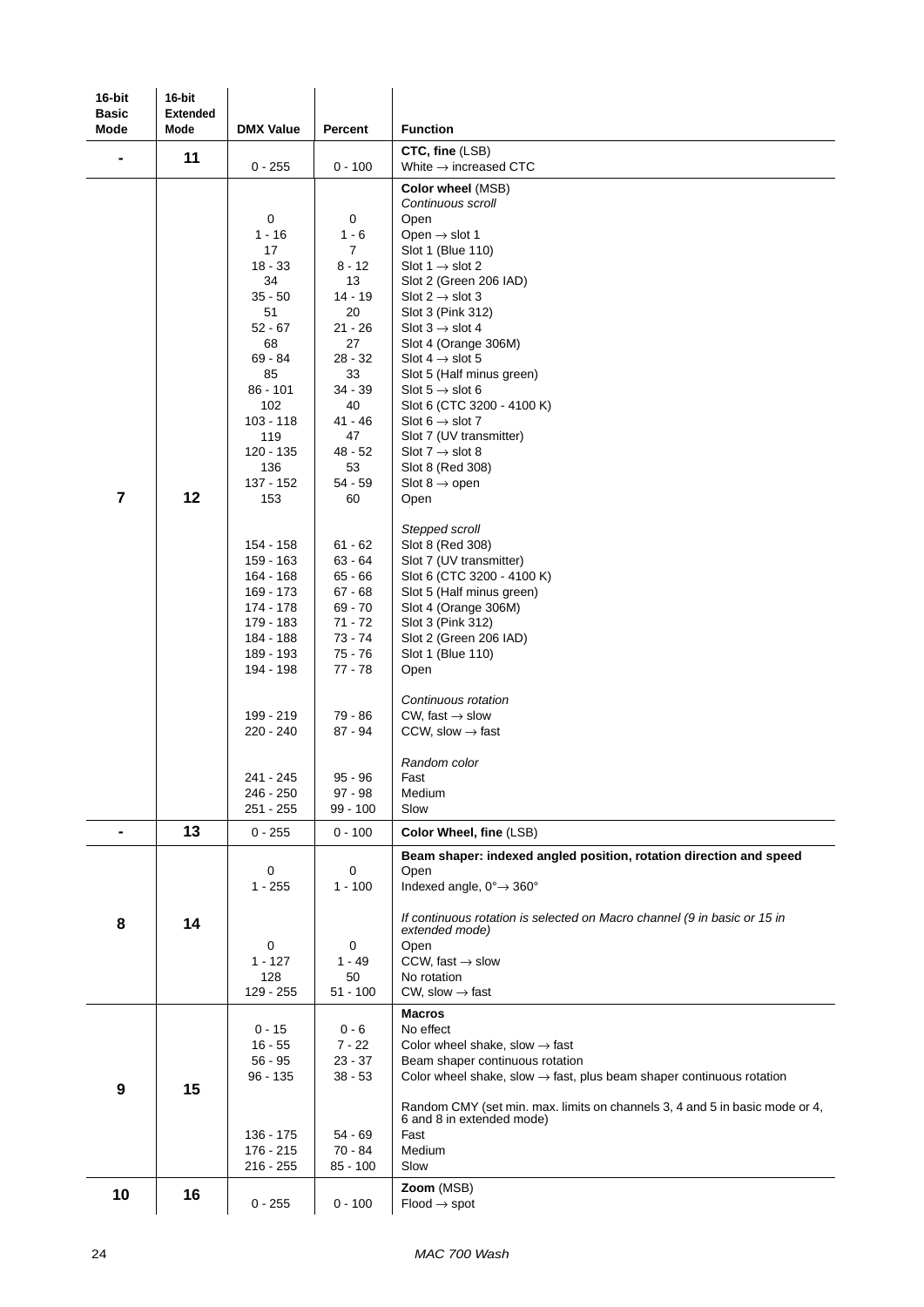| 16-bit<br><b>Basic</b><br><b>Mode</b> | 16-bit<br><b>Extended</b><br>Mode | <b>DMX Value</b>                                                                                                                                | Percent                                                                                                                          | <b>Function</b>                                                                                                                                                                                                                                                                                                                                                                                                       |
|---------------------------------------|-----------------------------------|-------------------------------------------------------------------------------------------------------------------------------------------------|----------------------------------------------------------------------------------------------------------------------------------|-----------------------------------------------------------------------------------------------------------------------------------------------------------------------------------------------------------------------------------------------------------------------------------------------------------------------------------------------------------------------------------------------------------------------|
|                                       | 17                                | $0 - 255$                                                                                                                                       | $0 - 100$                                                                                                                        | Zoom, fine (LSB)                                                                                                                                                                                                                                                                                                                                                                                                      |
| 11                                    | 18                                | $0 - 255$                                                                                                                                       | $0 - 100$                                                                                                                        | Pan (MSB)<br>Left $\rightarrow$ right (128 = neutral)                                                                                                                                                                                                                                                                                                                                                                 |
| 12                                    | 19                                | $0 - 255$                                                                                                                                       | $0 - 100$                                                                                                                        | Pan, fine (LSB)<br>Left $\rightarrow$ right                                                                                                                                                                                                                                                                                                                                                                           |
| 13                                    | 20                                | $0 - 255$                                                                                                                                       | $0 - 100$                                                                                                                        | Tilt (MSB)<br>Left $\rightarrow$ right (128 = neutral)                                                                                                                                                                                                                                                                                                                                                                |
| 14                                    | 21                                | $0 - 255$                                                                                                                                       | $0 - 100$                                                                                                                        | Tilt, fine (LSB)<br>Left $\rightarrow$ right                                                                                                                                                                                                                                                                                                                                                                          |
| 15                                    | 22                                | $0 - 2$<br>$3 - 242$<br>$243 - 245$<br>246 - 248<br>249 - 251<br>$252 - 255$                                                                    | $0 - 1$<br>$1 - 95$<br>96<br>$96 - 97$<br>98<br>$99 - 100$                                                                       | Pan/tilt speed<br>Tracking<br>$Fast \rightarrow slow$ (vector control mode)<br>Tracking, $P \overline{T} 5P = 5L \overline{D}W$ (menu override)<br>Tracking, $PT5P = NORM$ (menu override)<br>Tracking, $PTSP = FRST$ (menu override)<br>Blackout while moving                                                                                                                                                        |
| 16                                    | 23                                | $0 - 2$<br>$3 - 245$<br>$246 - 251$<br>$252 - 255$<br>$0 - 2$<br>$3 - 245$<br>246 - 248<br>$249 - 251$<br>252 - 255<br>$0 - 251$<br>$252 - 255$ | $0 - 1$<br>$1 - 96$<br>$96 - 98$<br>$99 - 100$<br>$0 - 1$<br>$1 - 96$<br>$96 - 97$<br>98<br>$99 - 100$<br>$0 - 98$<br>$99 - 100$ | <b>Effects speed</b><br>Dimmer, cyan, magenta, CTC and zoom<br>Tracking<br>$Fast \rightarrow slow$ (vector control mode)<br>Tracking<br>Blackout while moving<br>Color wheel<br>Tracking<br>$Fast \rightarrow slow$ (vector control mode)<br>Tracking, $5CUT = DFF$ (menu override)<br>Tracking, $5LUT = ON$ (menu override)<br>Blackout while moving<br>Beam shaper<br>Normal (no blackout)<br>Blackout while moving |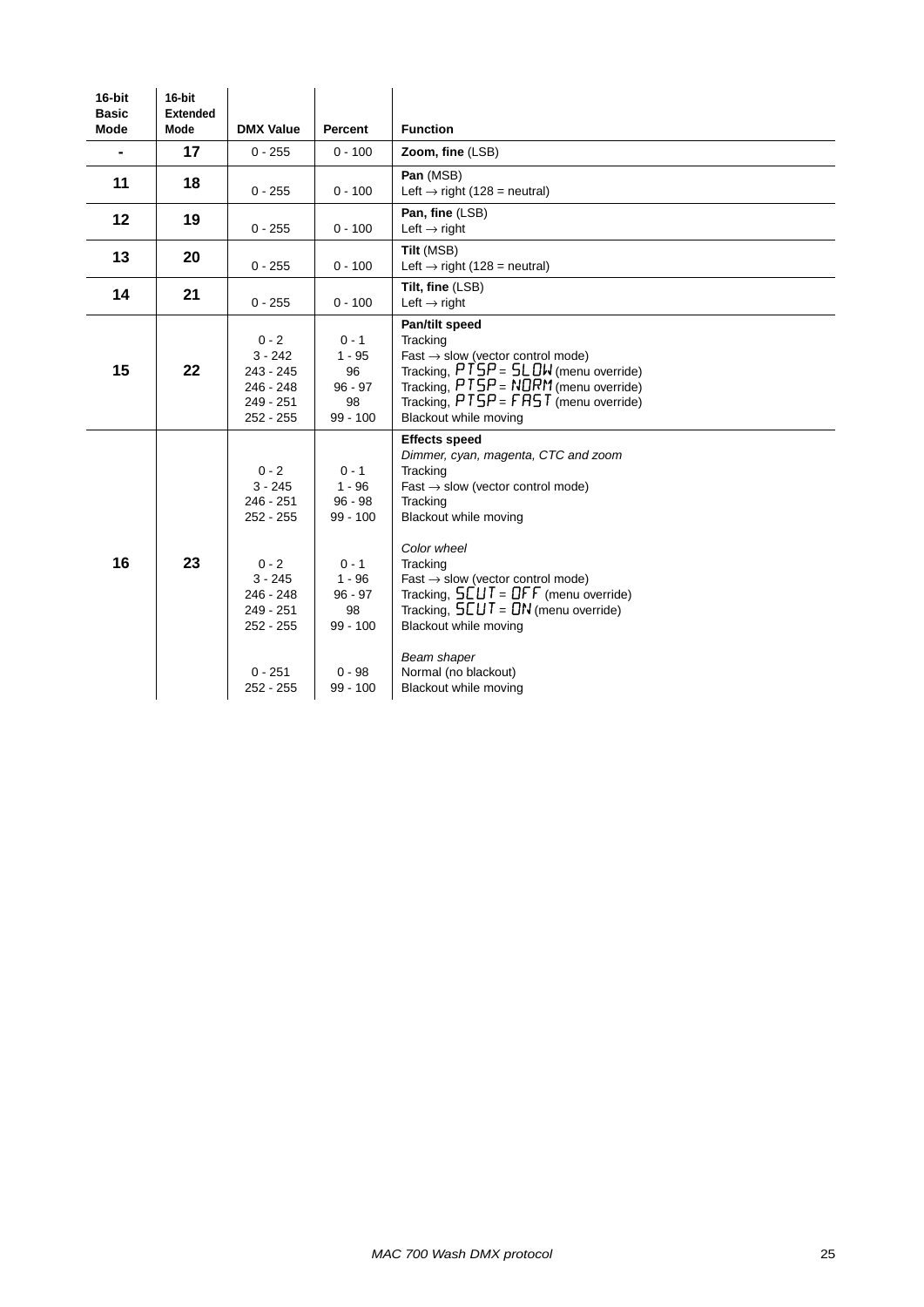# <span id="page-25-0"></span>**Control menu**

| Menu              | Item         | <b>Options</b>                                            | Notes (Default settings in bold print)                                                                                                |  |
|-------------------|--------------|-----------------------------------------------------------|---------------------------------------------------------------------------------------------------------------------------------------|--|
| ADJR              |              | 1 - 497<br>(16-bit basic)<br>1 – 490<br>(16-bit extended) | DMX address (new fixtures are supplied with address set to 1)                                                                         |  |
| <b>PSET</b>       |              | $16B$ T                                                   | 16-bit basic DMX mode with 2-channel (coarse and fine) control of<br>pan and tilt                                                     |  |
|                   |              | 16EX                                                      | 16-bit extended DMX mode with basic mode features plus fine<br>control of dimmer, cyan, magenta, yellow, CTC, color wheel and<br>zoom |  |
|                   | <b>SWRP</b>  | OFF                                                       | Normal pan and tilt control                                                                                                           |  |
|                   |              | <b>DN</b>                                                 | Map DMX pan control to tilt channel and vice versa                                                                                    |  |
| PRTT              | PINV         | DFF                                                       | Normal pan control: left $\rightarrow$ right                                                                                          |  |
|                   |              | <b>DN</b>                                                 | Reverse DMX pan control: right $\rightarrow$ left                                                                                     |  |
|                   | TINK         | DFF                                                       | Normal tilt control: up $\rightarrow$ down                                                                                            |  |
|                   |              | <b>DN</b>                                                 | Reverse DMX tilt control, down $\rightarrow$ up                                                                                       |  |
|                   |              | <b>NORM</b>                                               | Normal pan/tilt speed                                                                                                                 |  |
| PT <sub>SP</sub>  |              | FRST                                                      | Optimize pan/tilt movement for speed                                                                                                  |  |
|                   |              | <b>SLOW</b>                                               | Optimize pan/tilt movement for smoothness                                                                                             |  |
|                   |              | <b>PT55</b>                                               | Pan/tilt speed slave: effects speed copies the pan/tilt speed set<br>via the control menu or via DMX                                  |  |
| EF <sub>5</sub> P |              | <b>NORM</b>                                               | Normal effects speed                                                                                                                  |  |
|                   |              | FRST                                                      | Optimize effects movement for speed                                                                                                   |  |
|                   |              | <b>SLOW</b>                                               | Optimize effects movement for smoothness                                                                                              |  |
| <b>STUD</b>       |              | OFF                                                       | Optimize effects for speed                                                                                                            |  |
|                   |              | <b>DN</b>                                                 | Optimize effects for silence (studio mode)                                                                                            |  |
|                   | <b>JISP</b>  | 0N.                                                       | Display remains on                                                                                                                    |  |
|                   |              | MN 5                                                      | Display extinguishes 2 minutes after last key press                                                                                   |  |
|                   |              | 10MN                                                      | Display extinguishes 10 minutes after last key press                                                                                  |  |
|                   | <b>JINT</b>  | <b>RUTO</b>                                               | Display adjusts automatically for ambient light level                                                                                 |  |
|                   |              | 100 - 10                                                  | Adjust display intensity manually                                                                                                     |  |
|                   | <b>JLOF</b>  | OFF                                                       | Disable lamp off via DMX                                                                                                              |  |
|                   |              | <b>UN</b>                                                 | Enable lamp off via DMX                                                                                                               |  |
|                   |              | n D                                                       | Enable reset via DMX                                                                                                                  |  |
|                   | <b>JRES</b>  | OFF                                                       | Disable reset via DMX                                                                                                                 |  |
| <b>PERS</b>       |              | 55EC                                                      | Enable reset via DMX when reset command is held for 5 seconds                                                                         |  |
|                   |              | OFF                                                       | No automatic lamp strike                                                                                                              |  |
|                   | <b>ALON</b>  | <b>UN</b>                                                 | Lamp strikes automatically within 90 seconds of power on                                                                              |  |
|                   |              | <b>JMX</b>                                                | Lamp strikes if DMX is present, douses after 15 mins. without DMX                                                                     |  |
|                   | <b>SCUT</b>  | ΠN                                                        | Color wheel turns shortest distance (across open)                                                                                     |  |
|                   |              | OFF                                                       | Color wheel does not cross open                                                                                                       |  |
|                   | <b>JICU</b>  | <b>JIM1</b>                                               | Near-linear dimmer curve                                                                                                              |  |
|                   |              | <b>JIM2</b>                                               | Dimmer curve simulates tungsten incandescent bulb characteristics                                                                     |  |
|                   | LMYB         | OFF                                                       | <b>Disable CMY blackout</b>                                                                                                           |  |
|                   |              | <b>UN</b>                                                 | Enable CMY blackout                                                                                                                   |  |
|                   | FACT         | LOAD                                                      | Return all settings (except calibrations) to factory defaults                                                                         |  |
| <b>JFSE</b>       | CUS 1, CUS2, | LOAD                                                      | Load custom configuration                                                                                                             |  |
| CUS3              |              | SAVE                                                      | Save current custom configuration                                                                                                     |  |

**Table 2: Control menu**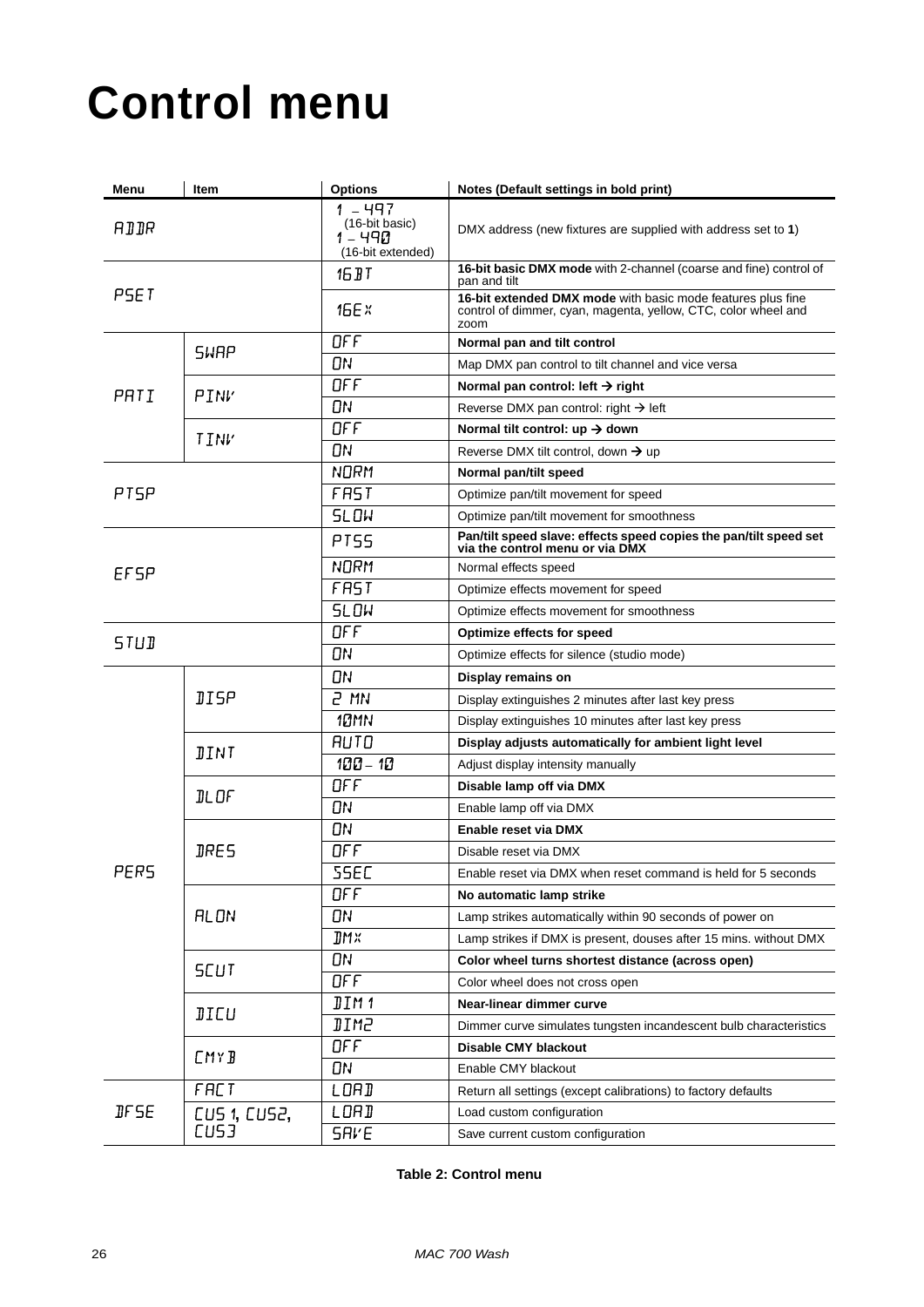| Menu        | Item                     | <b>Options</b>   | Notes (Default settings in bold print)                                                                                                                |  |  |
|-------------|--------------------------|------------------|-------------------------------------------------------------------------------------------------------------------------------------------------------|--|--|
|             | TIME>HR5                 | TOTL             | Total hours of operation since manufacture                                                                                                            |  |  |
|             |                          | RSET             | Hours of operation since counter reset (see page 13)                                                                                                  |  |  |
|             | TIME→L HR                | TOTL             | Total hours of operation with lamp on since manufacture                                                                                               |  |  |
|             |                          | RSET             | Lamp hours since counter reset (see page 13)                                                                                                          |  |  |
| INFO        |                          | TOTL             | Total number of lamp strikes since manufacture                                                                                                        |  |  |
|             | TIME <sub>&gt;L</sub> 5T | RSE T            | Number of lamp strikes since counter reset (see page 13)                                                                                              |  |  |
|             |                          | LAMP             | Head temperature                                                                                                                                      |  |  |
|             | TEMP                     | <b>PCB</b>       | Base temperature                                                                                                                                      |  |  |
|             |                          | <b>SMPS</b>      | Switch mode power supply temperature                                                                                                                  |  |  |
|             | <b>VER</b>               | X, X, X          | CPU firmware version                                                                                                                                  |  |  |
|             | RATE                     |                  | DMX transmission speed in packets per second                                                                                                          |  |  |
| <b>QUAL</b> |                          |                  | Percent of packets received                                                                                                                           |  |  |
| <b>JMXL</b> | STCO                     |                  | Value of the DMX start code                                                                                                                           |  |  |
|             |                          |                  | DMX value (0 - 255) received on each channel                                                                                                          |  |  |
|             | SHUT - EFSP              |                  | Values for fine control channels (indicated with $\overline{F}$ in the display) can only be viewed if available in the DMX mode the fixture is set to |  |  |
|             | RST                      |                  | Reset fixture                                                                                                                                         |  |  |
|             | L ON                     |                  | Lamp on                                                                                                                                               |  |  |
|             | LOFF                     |                  | Lamp off                                                                                                                                              |  |  |
|             |                          | <b>OPEN</b>      | Open shutter                                                                                                                                          |  |  |
|             |                          | CLOS             | Close shutter                                                                                                                                         |  |  |
|             | <b>SHUT</b>              | <b>STRF</b>      | Fast strobe                                                                                                                                           |  |  |
|             |                          | <b>STRM</b>      | Medium strobe                                                                                                                                         |  |  |
|             |                          | STR <sub>5</sub> | Slow strobe                                                                                                                                           |  |  |
|             | $I$ IM                   | $0 - 255$        |                                                                                                                                                       |  |  |
|             | <b>EYAN</b>              |                  | Dimmer                                                                                                                                                |  |  |
|             |                          | $0 - 255$        | Cyan                                                                                                                                                  |  |  |
|             | M <sub>RG</sub>          | $0 - 255$        | Magenta                                                                                                                                               |  |  |
|             | YEL                      | $0 - 255$        | Yellow                                                                                                                                                |  |  |
|             | <b>CTC</b>               | $0 - 255$        | Color temperature control                                                                                                                             |  |  |
|             |                          | <b>OPEN</b>      | Color wheel: open position                                                                                                                            |  |  |
|             |                          | $C_1 - CB$       | Color wheel: filters 1-8                                                                                                                              |  |  |
| MAN         | <b>COL</b>               | CH F-CCHS        | Color wheel continuous rotation: CW and CCW; fast, medium and                                                                                         |  |  |
|             |                          | $RNIF - RNIS$    | slow<br>Color wheel random rotation: fast, medium and slow                                                                                            |  |  |
|             |                          | <b>DUT</b>       | Beamshaper out                                                                                                                                        |  |  |
|             |                          | I Ø              | Beamshaper index 0                                                                                                                                    |  |  |
|             |                          | I 50             | Beamshaper index 50%                                                                                                                                  |  |  |
|             |                          | I 100            | Beamshaper index 100%                                                                                                                                 |  |  |
|             | <b>BEAM</b>              | <b>CCWF</b>      | Beamshaper rotation counterclockwise fast                                                                                                             |  |  |
|             |                          | <b>CCWS</b>      |                                                                                                                                                       |  |  |
|             |                          | CW <sub>5</sub>  | Beamshaper rotation counterclockwise slow<br>Beamshaper rotation clockwise slow                                                                       |  |  |
|             |                          | <b>CWF</b>       | Beamshaper rotation clockwise fast                                                                                                                    |  |  |
|             | <b>MACR</b>              | NONE - MAC3      |                                                                                                                                                       |  |  |
|             | <b>ZOOM</b>              | $0 - 255$        | Select macro<br>Zoom position, wide $\rightarrow$ narrow                                                                                              |  |  |
|             | <b>PRN</b>               | $0 - 255$        | Pan position, left $\rightarrow$ right                                                                                                                |  |  |
|             | PANF                     | $0 - 255$        | Pan position (fine)                                                                                                                                   |  |  |
|             | TILT                     | $0 - 255$        |                                                                                                                                                       |  |  |
|             | <b>TLTF</b>              | $0 - 255$        | Tilt position, up $\rightarrow$ down                                                                                                                  |  |  |
| TSEQ        |                          | <b>RUN</b>       | Tilt position (fine)                                                                                                                                  |  |  |
|             |                          |                  | Run a general test of all effects                                                                                                                     |  |  |

**Table 2: Control menu**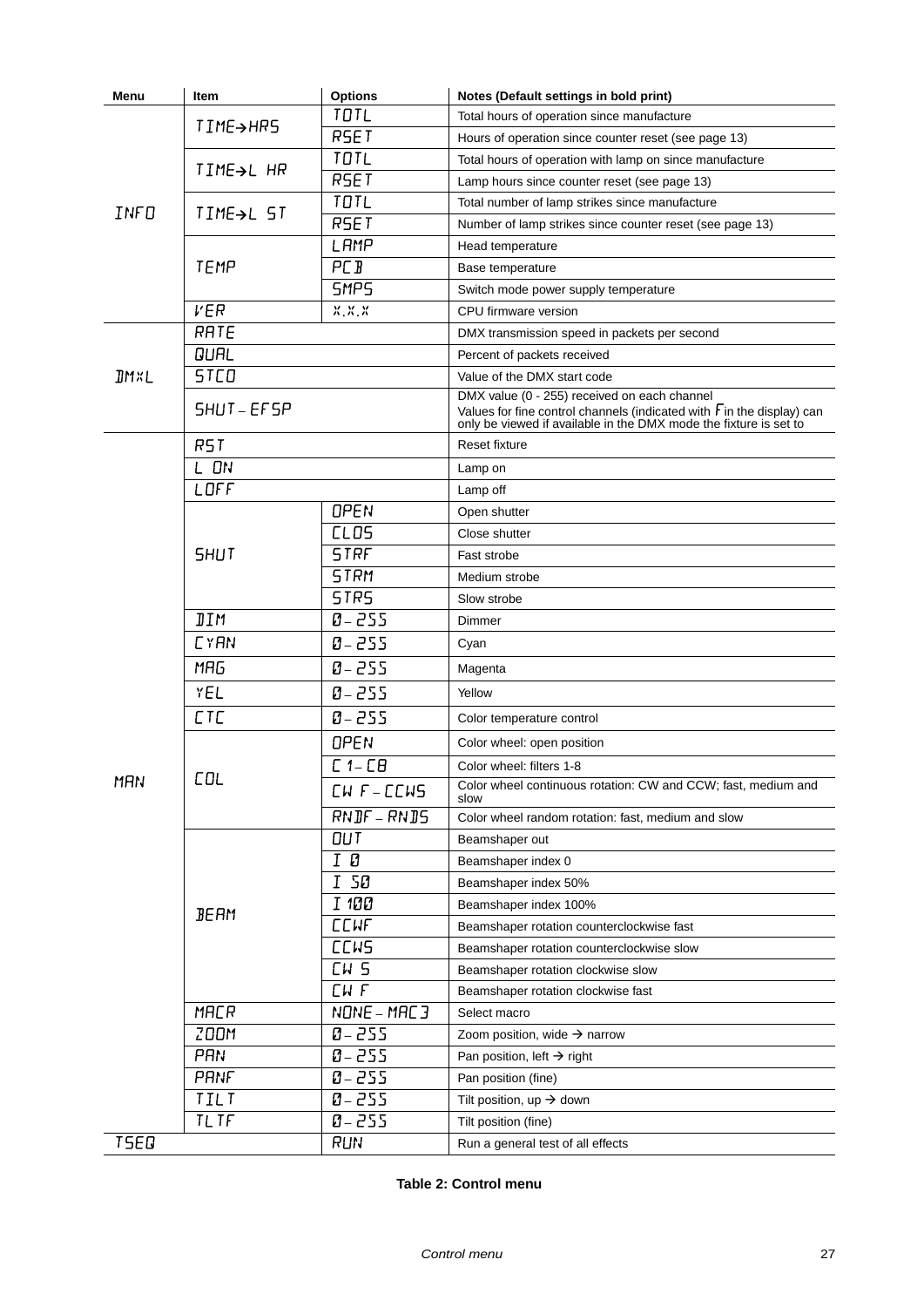| Menu                    | <b>Item</b>                   | <b>Options</b> | Notes (Default settings in bold print)                              |  |
|-------------------------|-------------------------------|----------------|---------------------------------------------------------------------|--|
|                         | <b>FEBR</b>                   | 0N.            | Enable pan/tilt position correction system. See page 14             |  |
|                         |                               | OFF            | Disable pan/tilt feedback. Setting not saved                        |  |
|                         | <b>EFFB</b>                   | ΩN             | Enable on-the-fly reset of color wheel position. See page 14        |  |
|                         |                               | OFF            | Disable on-the-fly reset of color wheel position. Setting not saved |  |
|                         | ADJ                           |                | See "Adjustment submenu" on page 29                                 |  |
|                         |                               | P OF           | Pan calibration (adjustment range: 1 - 255)                         |  |
|                         |                               | T OF           | Tilt calibration (adjustment range: 70 - 186)                       |  |
| UTIL                    |                               | D OF           | Dimmer calibration (adjustment range: 90 - 170)                     |  |
| To access<br>this menu, | <b>CAL</b><br>$(OF = offset)$ | OF             | Cyan calibration (adjustment range: 1 - 255)                        |  |
| hold [Enter]            |                               | M OF           | Magenta calibration (adjustment range: 1 - 255)                     |  |
| pressed for<br>a few    |                               | Y OF           | Yellow calibration (adjustment range: 1 - 255)                      |  |
| seconds                 |                               | CCOF           | CTC calibration (adjustment range: 1 - 255)                         |  |
|                         |                               | coor           | Color wheel calibration (adjustment range: 103 - 153)               |  |
|                         |                               | 200F           | Zoom calibration (adjustment range: 98 - 158)                       |  |
|                         | <b>JFOF</b>                   | <b>SURE</b>    | Set all effects to calibration value 128                            |  |
|                         | <b>PCBT</b>                   |                | PCB test: for service use only                                      |  |
|                         | <b>FANS</b>                   | <b>FULL</b>    | Cooling fans: full speed                                            |  |
|                         |                               | REG            | Cooling fans: temperature regulated                                 |  |
|                         | UPL J                         | <b>SURE</b>    | Manually set fixture to software update mode                        |  |

**Table 2: Control menu**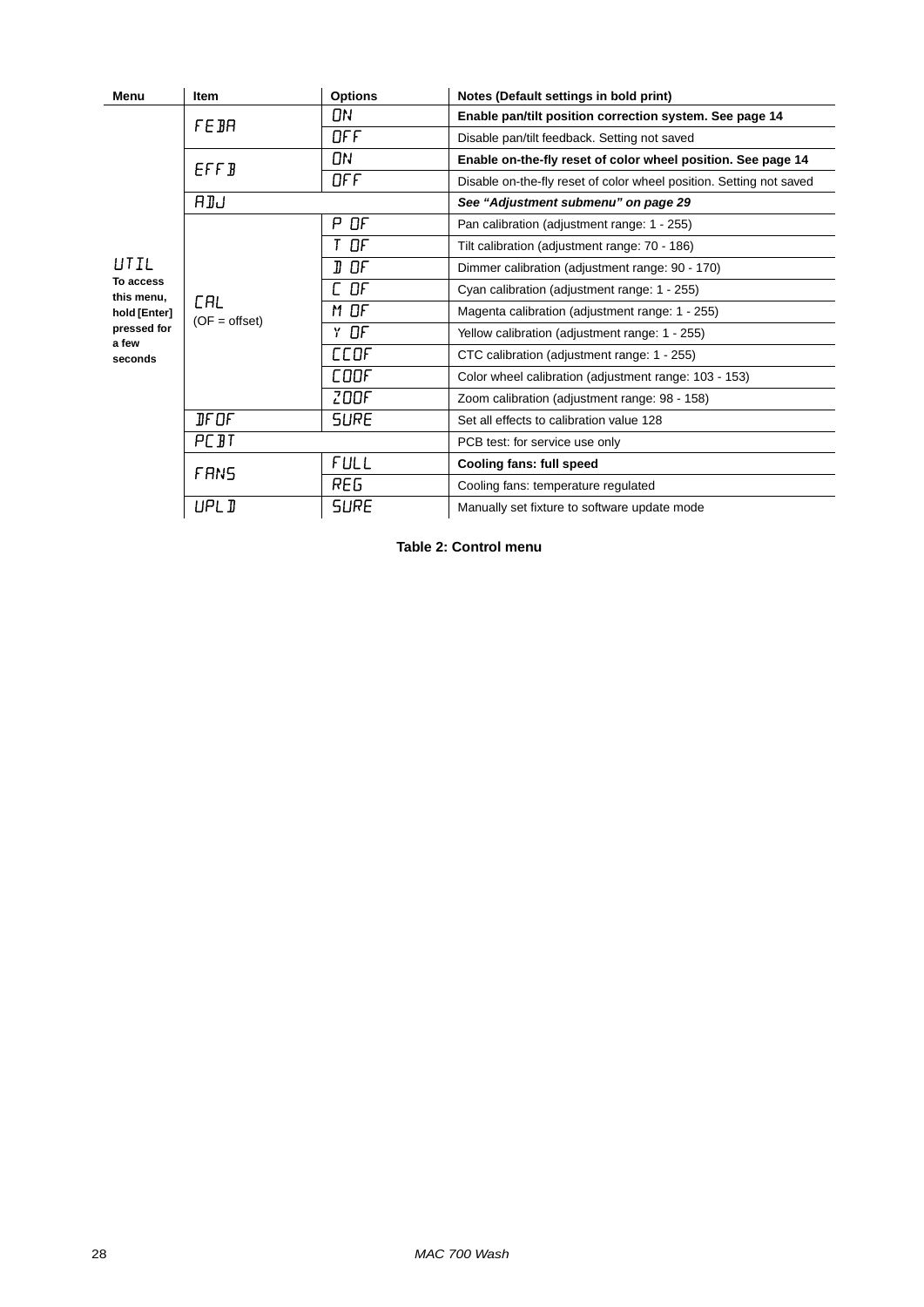# <span id="page-28-0"></span>**Adjustment submenu**

| Menu | Item        | Item            | <b>Options</b>                        | <b>Notes</b>                                                                                                     |
|------|-------------|-----------------|---------------------------------------|------------------------------------------------------------------------------------------------------------------|
| RST  |             |                 | <b>Reset fixture</b>                  |                                                                                                                  |
| L ON |             |                 | Strike lamp                           |                                                                                                                  |
| LOFF |             |                 |                                       | Douse lamp                                                                                                       |
|      |             |                 | ADJ                                   | Dimmer blades against stop                                                                                       |
|      |             |                 | CLOS                                  | Close dimmer                                                                                                     |
|      |             | JIM             | <b>OPEN</b>                           | Dimmer to open position                                                                                          |
|      |             |                 | <b>ST 5</b>                           | Strobe slow                                                                                                      |
|      |             |                 | ST <sub>N</sub>                       | Strobe medium                                                                                                    |
|      |             |                 | $ST \overline{F}$                     | Strobe fast                                                                                                      |
|      |             | <b>COL</b>      |                                       | Same as MRN→ COL                                                                                                 |
|      |             |                 | <b>ON 5</b>                           | Cyan flag on switch (retracted position)                                                                         |
|      |             | <b>CYAN</b>     | MIN                                   | Minimum cyan position                                                                                            |
|      | <b>JIMM</b> |                 | MRx                                   | Maximum cyan position                                                                                            |
|      |             |                 | <b>ON 5</b>                           | Magenta flag on switch (retracted position)                                                                      |
| HEAD |             | M <sub>RG</sub> | MIN                                   | Minimum magenta position                                                                                         |
|      |             |                 | MRx                                   | Maximum magenta position                                                                                         |
|      |             | YEL             | <b>ON 5</b>                           | Yellow flag on switch (retracted position)                                                                       |
|      |             |                 | MIN                                   | Minimum yellow position                                                                                          |
|      |             |                 | MRx                                   | Maximum yellow position                                                                                          |
|      |             |                 | <b>ON 5</b>                           | CTC flag on switch (retracted position)                                                                          |
|      |             | <b>CTC</b>      | MIN                                   | Minimum CTC position                                                                                             |
|      |             |                 | MRx                                   | Maximum CTC position                                                                                             |
|      |             | <b>TEST</b>     |                                       | Test dimmer and CMYC effects                                                                                     |
|      |             | <b>ZOOM</b>     | $ZI$ 5 - $ZO$ F                       | Zoom in/out, slow/medium/fast                                                                                    |
|      | $Z$ $B$ $M$ | <b>BEAM</b>     | $DUT$ <sub>-<math>EW</math></sub> $F$ | Beamshaper positions and rotation: out, indexed 0%,/50%/100%,<br>counterclockwise fast/slow, clockwise slow/fast |
|      |             | <b>TEST</b>     |                                       | Test beamshaper and zoom                                                                                         |
|      |             | <b>NEUT</b>     |                                       | Move pan and tilt to neutral positions                                                                           |
|      |             | PNTI            |                                       | Pan neutral, tilt down                                                                                           |
|      |             | PNTU            |                                       | Pan neutral, tilt up                                                                                             |
| PRTI |             | <b>PLTN</b>     |                                       | Pan left, tilt neutral                                                                                           |
|      |             | PRTN            |                                       | Pan right, tilt neutral                                                                                          |
|      |             | PLTI            |                                       | Pan left, tilt down                                                                                              |
|      |             | PRTU            |                                       | Pan right, tilt up                                                                                               |

The  $UTL \rightarrow HJL$  menu is for use by service technicians when performing adjustments.

**Table 3: Adjustment submenu**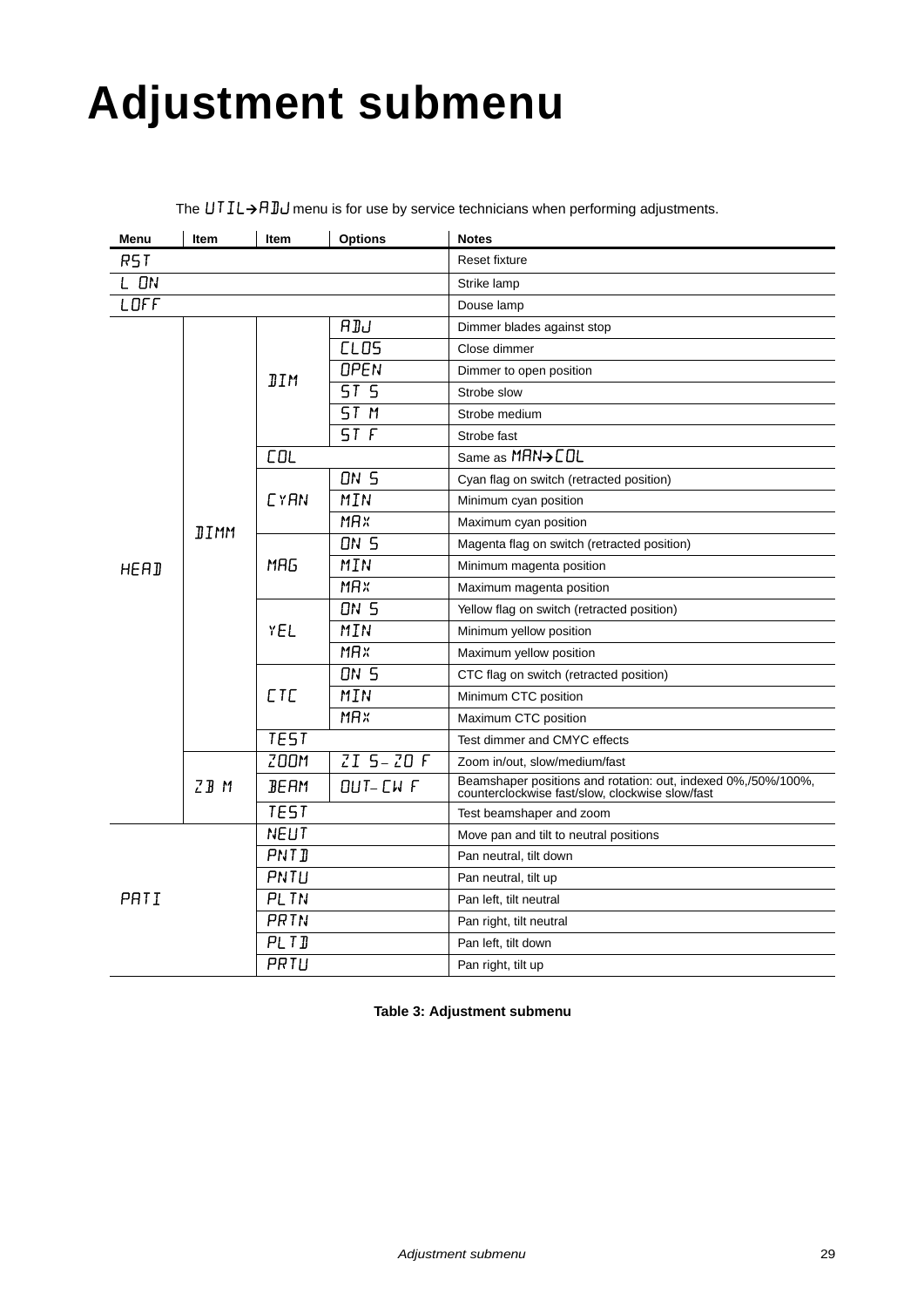# **Control menu shortcuts**

The following shortcuts are available using the buttons in the MAC 700 Wash control panel:

| <b>Shortcut</b>                              | <b>Function</b>      |
|----------------------------------------------|----------------------|
| Hold [Menu] and press [Up]                   | Resets fixture       |
| Hold [Enter] and press [Up]                  | Strikes lamp         |
| Hold [Enter] and press [Down]                | Douses lamp          |
| Hold [Menu] and [Enter] while applying power | Freezes pan and tilt |
| Hold [Up] and press [Down]                   | Invert display       |

**Table 4: Control menu shortcuts**

# **Service messages**

**5M56** (when service<br>message<br>LED is lit) REPLACE LAMP<br>Displayed when lamp hours exceed average life (750 hours) FIXTURE DI'ERHERTING | Displayed if head temperature exceeds 85° C (185° F)

**Table 5: Service messages**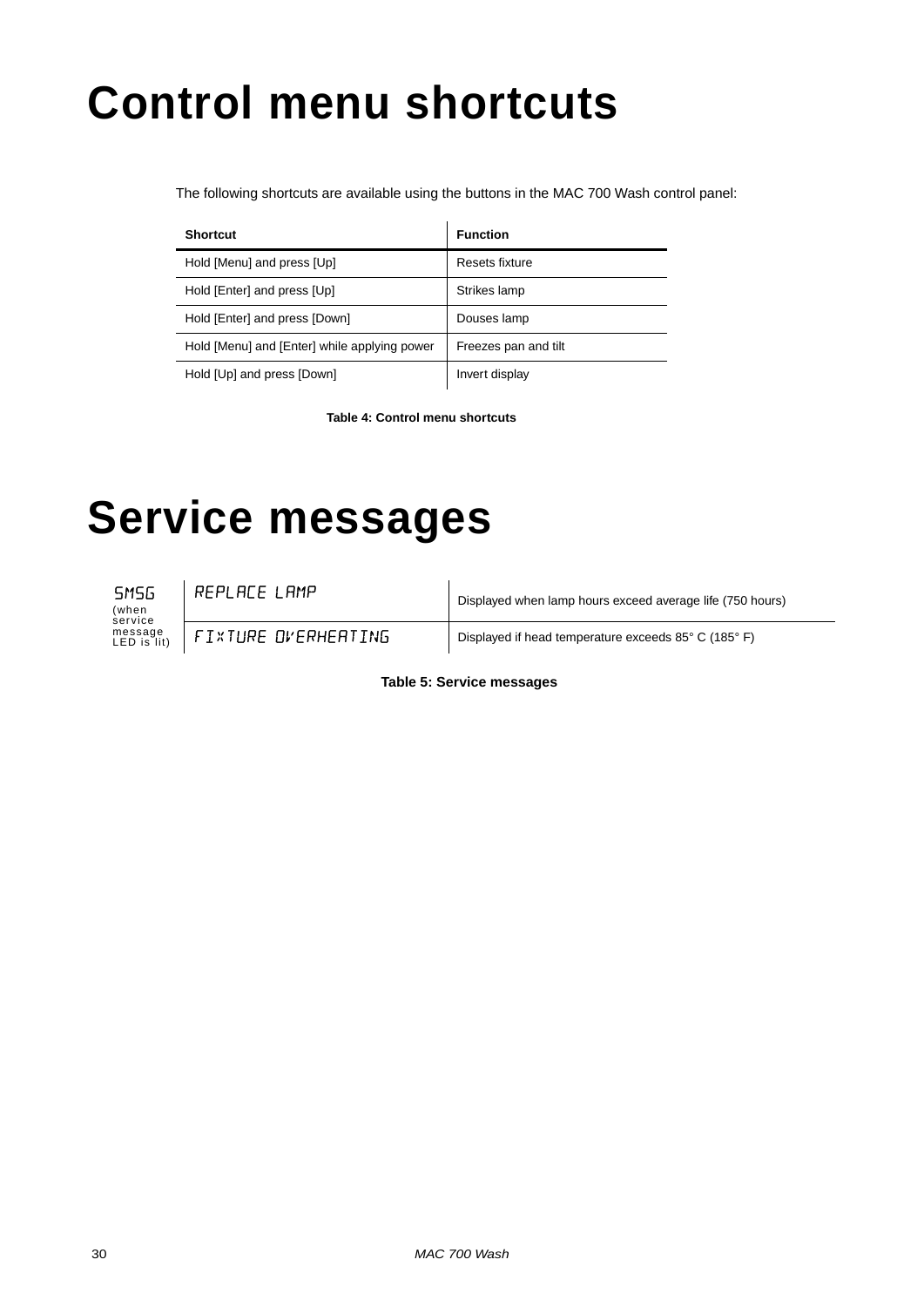# <span id="page-30-0"></span>**Display messages**

| <b>Message</b>                                                                                                                                                                                 | Appears when                                                                                                                                                                                                                                             | What to do                                                                                                                                                                                                               |
|------------------------------------------------------------------------------------------------------------------------------------------------------------------------------------------------|----------------------------------------------------------------------------------------------------------------------------------------------------------------------------------------------------------------------------------------------------------|--------------------------------------------------------------------------------------------------------------------------------------------------------------------------------------------------------------------------|
| $R5T$ (Reset)                                                                                                                                                                                  | the fixture is indexing effects at startup.                                                                                                                                                                                                              | Wait for reset to complete.                                                                                                                                                                                              |
| <b>SRST</b> (Serial reset)                                                                                                                                                                     | the fixture has received a reset command.                                                                                                                                                                                                                | Wait for reset to complete. Note that<br>you can set $PERS \rightarrow IRES$ to DFF<br>to prevent accidental DMX reset<br>commands.                                                                                      |
| JOOR                                                                                                                                                                                           | the lamp access cover is not fully closed.                                                                                                                                                                                                               | Check that lamp access cover is locked<br>in place.                                                                                                                                                                      |
| $LERR$ (Lamp error)                                                                                                                                                                            | the lamp does not ignite within 30 seconds<br>of receiving the 'Lamp ON' command. Likely<br>reasons are a missing or defective lamp, or<br>insufficient AC voltage.                                                                                      | Check lamp. Check that local voltage is<br>within specification.                                                                                                                                                         |
| $MERR$ (Memory error)                                                                                                                                                                          | the EEPROM memory cannot be read.                                                                                                                                                                                                                        | Contact Martin service personnel for<br>assistance.                                                                                                                                                                      |
| $UPL$ $\prime$ last character in display rotates<br>(Upload error)                                                                                                                             | a software upload is unsuccessful.                                                                                                                                                                                                                       | Reload software.                                                                                                                                                                                                         |
| 黑鼠鼠鼠                                                                                                                                                                                           | there is no communication between the<br>control panel and motherboard (it is normal for<br>this readout to appear briefly when the fixture<br>is powered on).                                                                                           | Check fuses and replace accordingly.<br>Check that cable between control panel<br>and motherboard is connected<br>properly. Reinstall software.                                                                          |
| $SHER$ (Short error)                                                                                                                                                                           | the fixture detects the lamp is ON but no<br>'Lamp ON' command has been received. This<br>can occur if the lamp relay is stuck or if the<br>lamp-power feedback circuit fails. The fixture<br>may be operated but remote lamp on/off may<br>be affected. | Contact Martin service personnel for<br>assistance.                                                                                                                                                                      |
| $JTER$ (Base temperature sensor error)<br>$L$ TER (Lamp temperature sensor error)<br>ETER (Switchmode/ballast side<br>temperature sensor error)                                                | there is a malfunction in the temperature<br>sensing circuit.                                                                                                                                                                                            | Contact Martin service personnel for<br>assistance.                                                                                                                                                                      |
| <b>LTED</b> (Lamp temperature cut-out)                                                                                                                                                         | the lamp temperature is too high and<br>thermal protection circuits cut power to the<br>lamp.                                                                                                                                                            | Allow fixture to cool.<br>Ensure nothing is obstructing airflow<br>around fixture.<br>Clean air vents, air filters and fans.<br>Reduce ambient temperature.<br>Contact Martin service personnel if<br>problem continues. |
| $F$ $BEP$ (Feedback error pan)<br>$F$ <b>JE</b> $\overline{I}$ (Feedback error tilt)<br>$F$ <b>JER</b> (Feedback error pan/tilt)                                                               | there is a malfunction in the optical pan/tilt<br>monitoring circuit (e.g. sensor defective). After<br>a time-out, the effect in question stops in a<br>random position.                                                                                 | Reset fixture. Contact Martin service<br>personnel if problem continues.                                                                                                                                                 |
| PRER (Pan time-out)<br>TIER (Tilt time-out)<br>$ZDEF$ (Zoom time-out)                                                                                                                          | there is a malfunction in the electric indexing<br>circuit for pan, tilt, focus or zoom. The fixture<br>will, after the time-out, establish a mechanical<br>stop, and continue to work normally.                                                         | Reset fixture. Contact Martin service<br>personnel if problem continues.                                                                                                                                                 |
| <b>CDER</b> (Color wheel time-out))                                                                                                                                                            | there is a color wheel indexing or indexing<br>sensor error (e.g. color wheel will not index<br>correctly, sensor circuit defective or magnet<br>missing). After the time-out, the effect in<br>question stops in a random position.                     | Reset fixture. Contact Martin service<br>personnel if problem continues.                                                                                                                                                 |
| $L YER$ (Cyan time-out)<br>$MHER$ (Magenta time-out))<br>YEER (Yellow time-out)<br><b>CCER</b> (CTC time-out)<br>$BEER$ (Beamshaper time-out)<br>$\text{B}$ RER (Beamshaper rotation time-out) | there is an effect position or position sensor<br>circuit error for one of the CMYC flags or the<br>beamshaper.                                                                                                                                          | Reset fixture. Contact Martin service<br>personnel if problem continues.                                                                                                                                                 |
| <b>JRER</b>                                                                                                                                                                                    | there is a driver error.                                                                                                                                                                                                                                 | Contact Martin service personnel for<br>assistance.                                                                                                                                                                      |
| <b>JPER</b>                                                                                                                                                                                    | there is an display programming error.                                                                                                                                                                                                                   | Contact Martin service personnel for<br>assistance.                                                                                                                                                                      |

**Table 6: Display messages**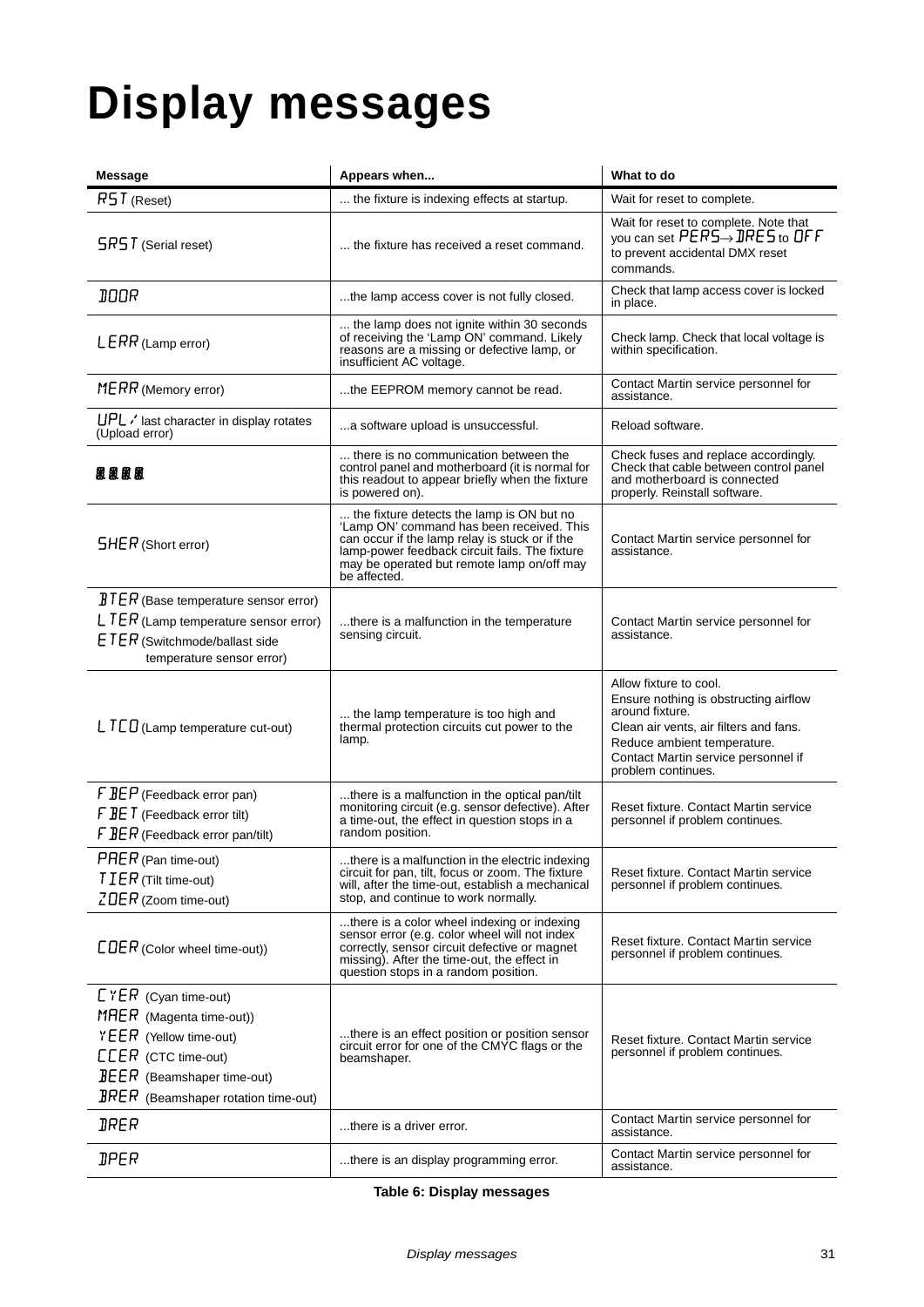# **Troubleshooting**

| <b>Problem</b>                                                                                   | Probable cause(s)                                                                    | Remedy                                                                                                                                                                                                                    |
|--------------------------------------------------------------------------------------------------|--------------------------------------------------------------------------------------|---------------------------------------------------------------------------------------------------------------------------------------------------------------------------------------------------------------------------|
|                                                                                                  | No power to fixture.                                                                 | Check that power is switched on and cables are<br>plugged in.                                                                                                                                                             |
| One or more of the fixtures is<br>completely dead.                                               | Primary fuse blown (located near power inlet).                                       | Isolate fixture from power and replace fuse.                                                                                                                                                                              |
|                                                                                                  | Secondary fuse(s) blown (located on PCBs in<br>base).                                | Isolate fixture from power. Check fuses and<br>replace.                                                                                                                                                                   |
|                                                                                                  | Bad data link.                                                                       | Inspect connections and cables. Correct poor<br>connections. Repair or replace damaged cables.                                                                                                                            |
|                                                                                                  | Data link not terminated.                                                            | Insert termination plug in output jack of the last<br>fixture on the link.                                                                                                                                                |
|                                                                                                  | Incorrect addressing of the fixtures.                                                | Check fixture address and DMX mode settings.                                                                                                                                                                              |
| Fixtures reset correctly but<br>respond erratically or not at all<br>to the controller.          | One of the fixtures is defective and is<br>disturbing data transmission on the link. | Bypass one fixture at a time by unplugging XLR in<br>and out connectors and connecting them directly<br>together until normal operation is regained. Have<br>the defective fixture serviced by a qualified<br>technician. |
|                                                                                                  | XLR pin-out on fixtures does not match (pins<br>2 and 3 reversed).                   | Install a phase-reversing cable between the fixtures<br>or swap pins 2 and 3 in the fixture that behaves<br>erratically.                                                                                                  |
| Time out error after fixture reset.                                                              | Effect requires mechanical adjustment.                                               | Disable effects feedback (see page 14). Contact<br>Martin technician for service.                                                                                                                                         |
| Mechanical effect loses<br>position.                                                             | Mechanical train requires cleaning,<br>adjustment, or lubrication.                   | Contact Martin technician for service.                                                                                                                                                                                    |
| Lamp fails to strike after turning<br>the fixture off and on again, or<br>after a power failure. | Electronic ballast does not recognize that the<br>lamp is off.                       | Send LAMP OFF command before sending another<br>LAMP ON command. The lamp will then strike.<br>See DMX Protocol for override if <b>JL OF</b> is set to<br>OFF.                                                            |
|                                                                                                  | Lamp blown                                                                           | Disconnect fixture and replace lamp.                                                                                                                                                                                      |
|                                                                                                  | Lamp not installed                                                                   | Disconnect fixture and install lamp.                                                                                                                                                                                      |
| No light and $LERR$ (lamp<br>error) message displayed.                                           | Lamp access safety switch open                                                       | Check that lamp access plate is fully seated and<br>locked in place.                                                                                                                                                      |
|                                                                                                  | Supply voltage too low                                                               | Check voltage                                                                                                                                                                                                             |
| Fixture is too hot.<br>Lamp cuts out intermittently.                                             |                                                                                      | Allow fixture to cool.<br>Clean fixture, especially fans, vents and filters.<br>Reduce ambient temperature.                                                                                                               |

**Table 7: Troubleshooting**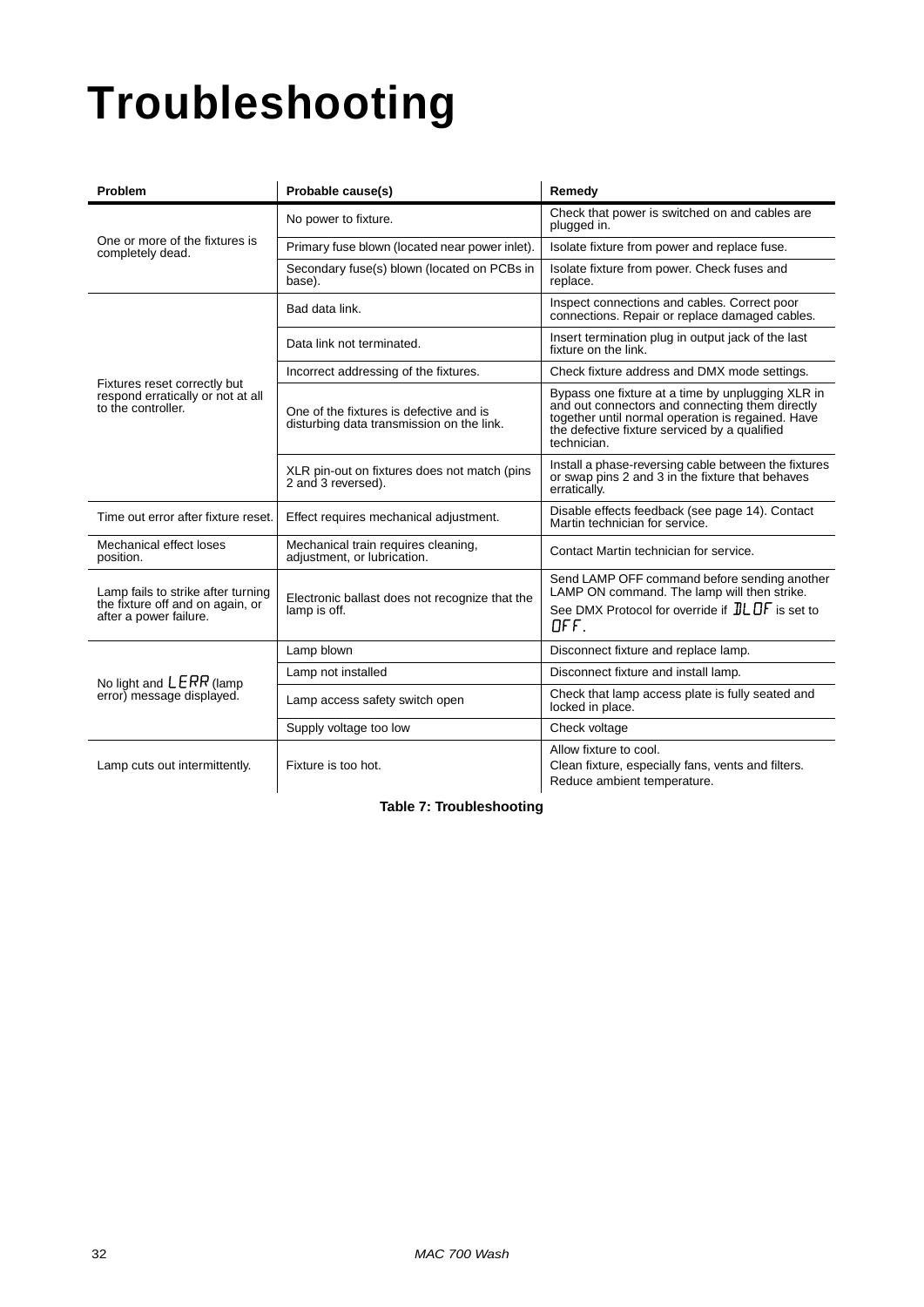# <span id="page-32-0"></span>**Circuit board connections**



Lable P/N: 33120079-A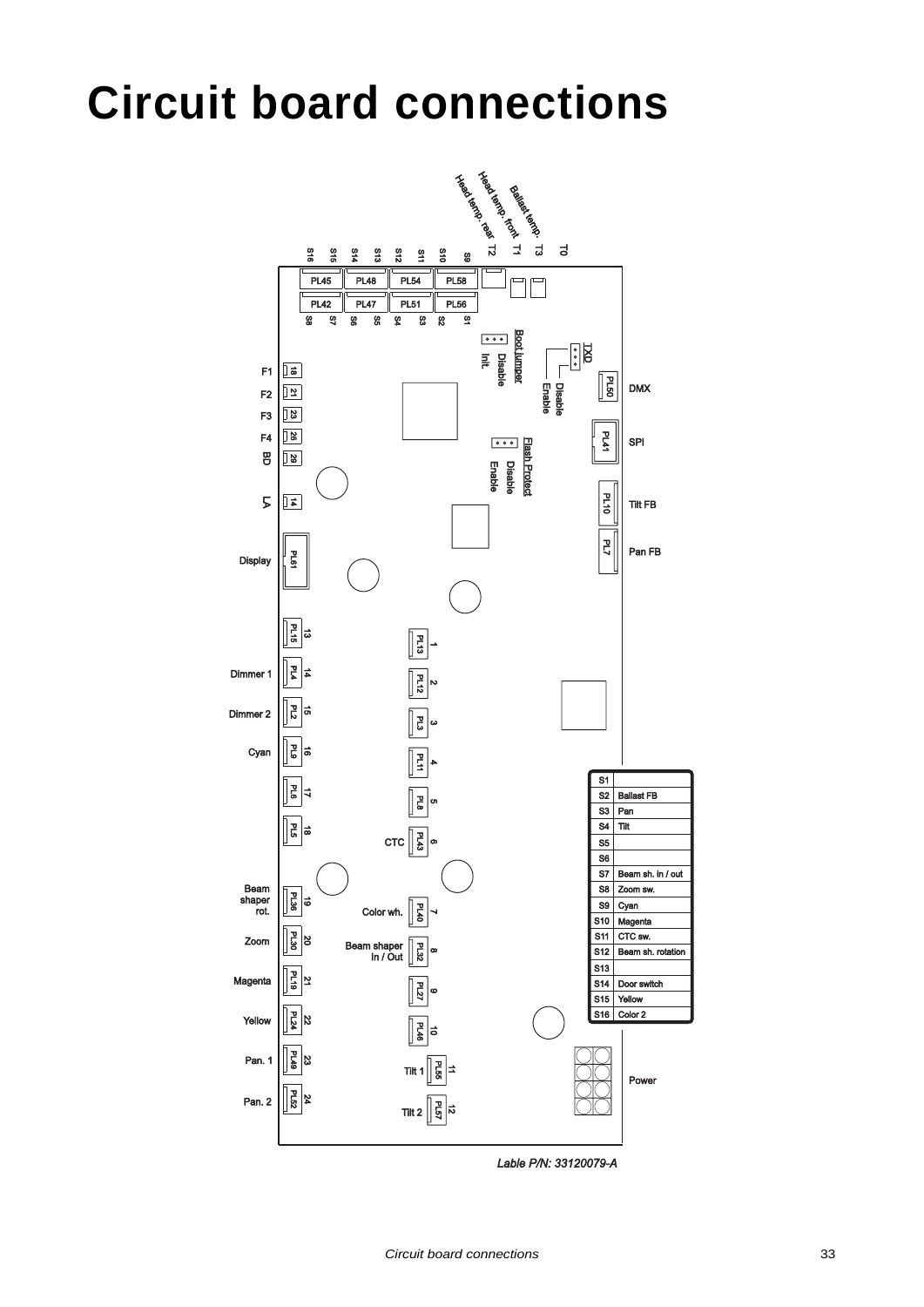# **MAC 700 Wash specifications**

#### **PHYSICAL**

#### **LAMP**

#### **DYNAMIC EFFECTS**

| Color wheel 8 replaceable filters (6 colors, 3200-4100 K CTC and UV) plus open, 8- or 16-bit control   |
|--------------------------------------------------------------------------------------------------------|
|                                                                                                        |
|                                                                                                        |
| Dimmer/shutter 0 - 100% dimming, 8- or 16-bit control, strobe effect variable 2 - 10 Hz, 8-bit control |
|                                                                                                        |
|                                                                                                        |
|                                                                                                        |
|                                                                                                        |

#### **OPTICS**

#### **CONTROL AND PROGRAMMING**

#### **CONSTRUCTION**

#### **INSTALLATION**

#### **CONNECTIONS**